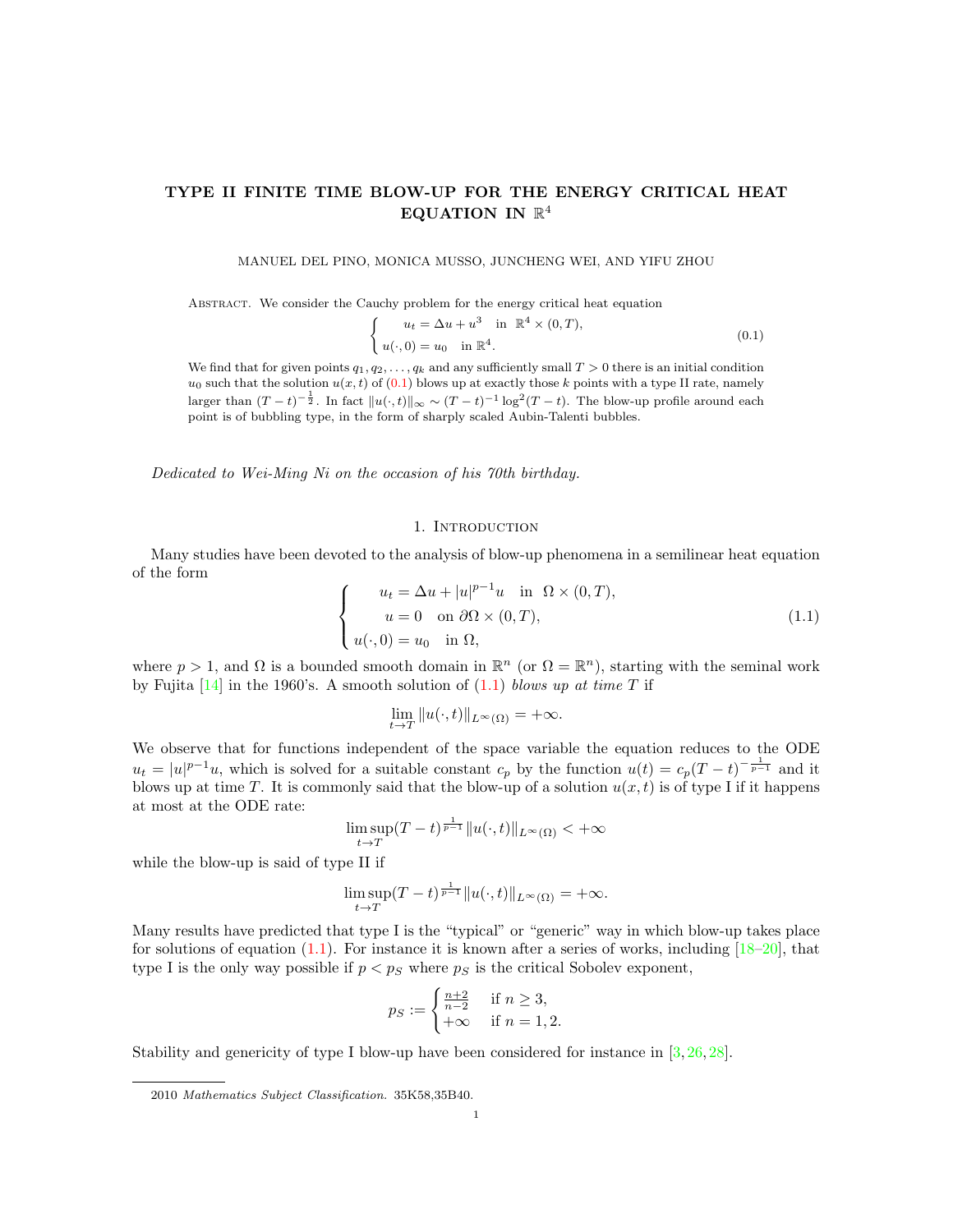Solutions with multiple type I blow-up were first built in  $[27]$  in the real line. Solutions with type II blow-up are in fact much harder to detect. The first example was discovered in [\[21,](#page-24-6) [22\]](#page-24-7), for  $p > p_{JL}$ where  $p_{JL}$  is the Joseph-Lundgren exponent [\[23\]](#page-24-8),

$$
p_{JL} = \begin{cases} 1 + \frac{4}{n - 4 - 2\sqrt{n - 1}} & \text{if } n \ge 11, \\ +\infty, & \text{if } n \le 10. \end{cases}
$$

See the book [\[30\]](#page-24-9) for a survey of related results. In fact, no type II blow-up is present for radial solutions if  $p_S < p < p_{JL}$  in the case of a ball or in entire space under additional assumptions, see [\[24,](#page-24-10)[25,](#page-24-11)[29\]](#page-24-12). For radial positive solutions this is not possible if  $p = \frac{n+2}{n-2}$  [\[13\]](#page-24-13). Examples of nonradial positive blow-up solutions for  $p > p_{JL}$  have been found in [\[1,](#page-23-1)[2\]](#page-23-2).

In the critical case  $p = p<sub>S</sub>$ , namely for the equation

<span id="page-1-0"></span>
$$
\begin{cases}\n u_t = \Delta u + |u|^{\frac{4}{n-2}} u & \text{in } \Omega \times (0, T), \\
 u = 0 & \text{on } \partial \Omega \times (0, T), \\
 u(\cdot, 0) = u_0 & \text{in } \Omega,\n\end{cases}
$$
\n(1.2)

very few examples of type II blow-up are known. The special feature of the critical exponent  $p = p<sub>S</sub>$ is the presence of finite energy steady states of  $(1.2)$ . All positive entire solutions of the stationary equation

$$
\Delta u + |u|^{\frac{4}{n-2}}u = 0 \quad \text{in } \mathbb{R}^n
$$

are given by the family of Aubin-Talenti bubbles

$$
U_{\lambda,\xi}(x) = \lambda^{-\frac{n-2}{2}} U\left(\frac{x-\xi}{\lambda}\right)
$$
\n(1.3)

where  $U(y)$  is the *standard bubble* 

$$
U(y) = \varpi_n \left(\frac{1}{1+|y|^2}\right)^{\frac{n-2}{2}}, \quad \varpi_n = (n(n-2))^{\frac{n-2}{4}}.
$$

These solutions have finite Dirichlet integral, in fact independent of the parameters:

$$
\int_{\mathbb{R}^n} |\nabla U_{\lambda,\xi}(x)|^2 dx = S_n \text{ for all } \lambda,\xi.
$$

When  $p = p<sub>S</sub>$  it is typically expected that type II blow-up for a solution  $u(x, T)$  of [\(1.2\)](#page-1-0) takes the form of bubbling. That means that sufficiently close to one or more points  $q \in \Omega$  one has

<span id="page-1-1"></span>
$$
u(x,t) \approx U_{\lambda(t),\xi(t)}(x), \quad 0 < \lambda(t) \to 0, \quad \xi(t) \to q \quad \text{as} \quad t \to T. \tag{1.4}
$$

In  $[13]$ , by means of matching asymptotic expansions, Filippas, Herrero and Velázquez  $[13]$  formally derived exact profiles of radially symmetric type II blow-up solutions when  $\Omega = \mathbb{R}^n$ . In their analysis, bubbling blow-up seems only possible in dimensions  $n = 3, 4, 5, 6$ . The first rigorous example of type II blow-up in [\(1.2\)](#page-1-0) when  $n = 4$  and  $\Omega = \mathbb{R}^n$  is due to Schweyer [\[32\]](#page-24-14), who finds a radial sign-changing solution with the profile [\(1.4\)](#page-1-1) with scaling parameter  $\lambda(t) \sim \frac{T-t}{\log^2(T-t)}$ . This rate is one of those formally predicted in [\[13\]](#page-24-13).

The method in [\[32\]](#page-24-14) seems only applicable in the radial case and an odd power in the nonlinearity. In [\[10\]](#page-24-15) we have found the first example of type II bubbling blow-up in dimension  $n = 5$ , with bubbling rates  $\lambda(t) \sim (T-t)^2$ . Again this is one of the rates predicted in [\[13\]](#page-24-13). The construction in [\[10\]](#page-24-15) does not depend on any symmetries, in fact in such a way that simultaneous blow-up takes place at any prescribed set of points  $q_1, \ldots, q_k \in \Omega$ .

In this paper we construct type II blow-up solutions of  $(1.2)$  for dimension  $n = 4$  without any symmetries. In what follows we let  $\Omega$  be a smooth bounded domain in  $\mathbb{R}^4$  or  $\Omega = \mathbb{R}^4$  and thus consider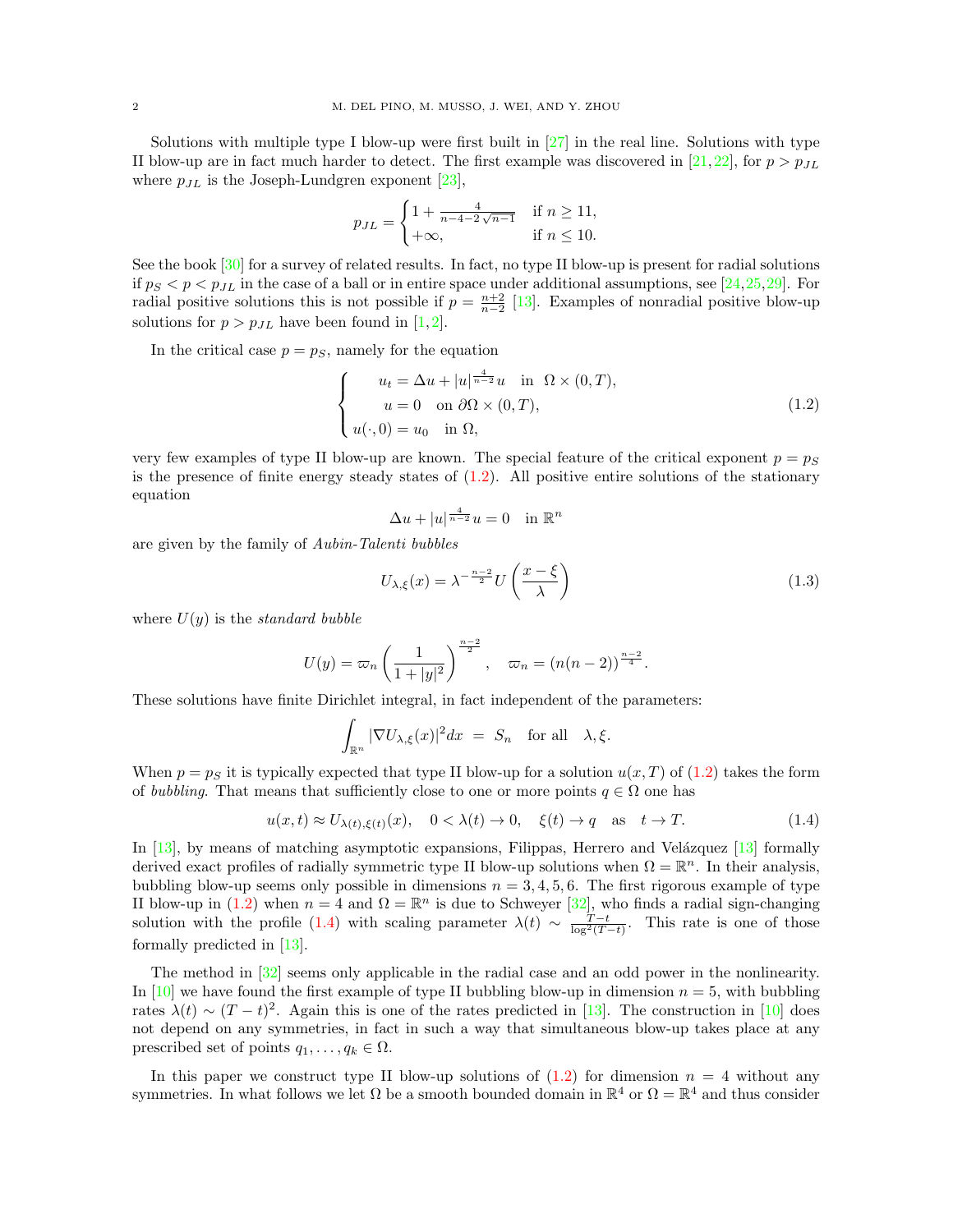the equation

<span id="page-2-0"></span>
$$
\begin{cases}\n u_t = \Delta u + u^3 \quad \text{in} \quad \Omega \times (0, T), \\
 u = 0 \quad \text{on} \quad \partial \Omega \times (0, T), \\
 u(\cdot, 0) = u_0 \quad \text{in} \quad \Omega.\n\end{cases}
$$
\n(1.5)

Let us fix arbitrary points  $q_1, q_2, \ldots q_k \in \Omega$ . We consider a smooth function  $Z_0^* \in L^{\infty}(\Omega)$  with the property that

$$
Z_0^*(q_j) > 0
$$
 for all  $j = 1, ..., k$ .

<span id="page-2-1"></span>**Theorem 1.** For each  $T > 0$  sufficiently small there exists an initial condition  $u_0$  such that the solution of Problem [\(1](#page-2-0).5) blows up at time T exactly at the k points  $q_1, \ldots, q_k$ . It looks at main order like

$$
u(x,t) = \sum_{j=1}^{k} U_{\lambda_j(t),\xi_j(t)}(x) - Z_0^*(x) + \theta(x,t)
$$

where

$$
\lambda_j(t) \to 0, \quad \xi_j(t) \to q_j \quad as \quad t \to T,
$$

and  $\|\theta\|_{L^{\infty}} \leq T^a$  for some  $a > 0$ . More precisely,

$$
\lambda_j(t) \sim \frac{T-t}{|\log(T-t)|^2}
$$
 as  $t \to T$ .

We observe that in particular, the solution predicted by the above result has type II blow-up since

$$
b(t) := \|u(\cdot, t)\|_{L^{\infty}(\mathbb{R}^4)} \sim \frac{\log^2(T - t)}{T - t}
$$

and the type I blow-up rate corresponds to

$$
(T-t)^{-\frac{1}{p_S-1}} = (T-t)^{-\frac{1}{2}} \ll b(t) \text{ as } t \to T.
$$

The result in [\[10\]](#page-24-15) is the exact analog of Theorem [1](#page-2-1) in dimension 5. We follow the same general approach (the inner–outer gluing method). However substantial methods and differences arise, due to the fact that the equation that determines  $\lambda(t)$  involves a delicate nonlocal integral operator. This nonlocal effect is related to the slower decay of the linear generator of dilations of the Aubin-Talenti bubbles in lower dimensions. In dimension 5 instead  $\lambda(t)$  is found in a much more direct way by just solving an ODE, which is no longer the case in higher dimensions where this type of blow-up is not expected. A very similar difficulty was already faced in the work  $\lceil 6 \rceil$  on blow-up in the harmonic map flow. The similarity between these problems in the presence of symmetries had already been noticed in [\[31,](#page-24-17) [32\]](#page-24-14).

We should point out that blow-up by bubbling (at main order time dependent, energy invariant, asymptotically singular scalings of steady states) is a phenomenon that arises in various problems of parabolic and dispersive nature. It has been in particular widely studied for the energy critical wave equation

$$
u_{tt} = \Delta u + |u|^{\frac{4}{n-2}}u.
$$

Among other works, we refer the reader for instance to  $[11,15-17]$  $[11,15-17]$ . The method of this paper substantially differs from those in most of the above mentioned references for the parabolic case. It is close in spirit to the analysis in the works  $[4-6, 8, 9]$  $[4-6, 8, 9]$  $[4-6, 8, 9]$  $[4-6, 8, 9]$  $[4-6, 8, 9]$  $[4-6, 8, 9]$ , where the inner-outer gluing method is employed. That approach consists of reducing the original problem to solving a basically uncoupled system, which depends in subtle ways on the parameter choices. A result related to that in this work in the  $L^2$ -critical nonlinear Schrödinger equation has been found in  $[12]$ .

The rest of this paper will be devoted to the proof of Theorem [1.](#page-2-1)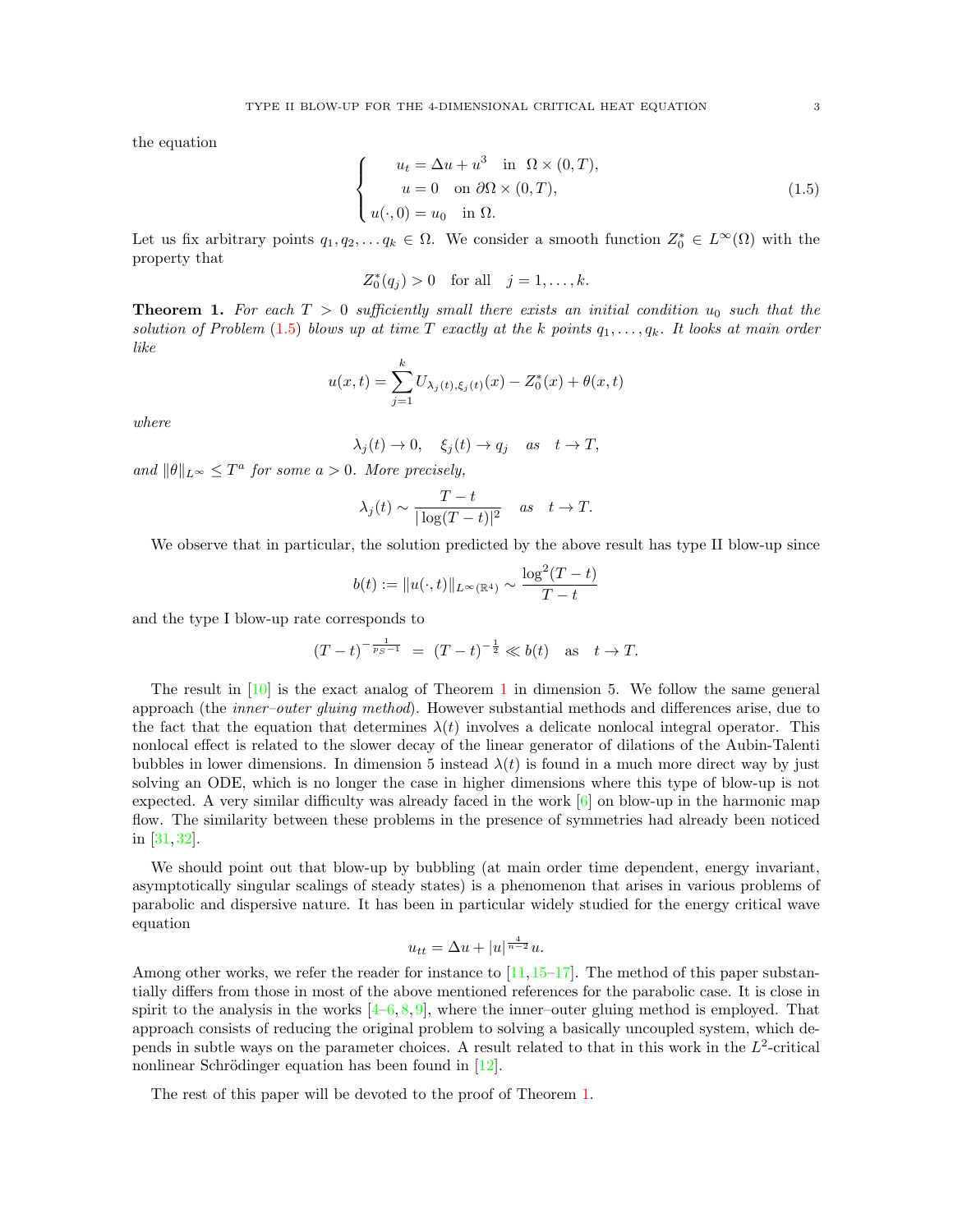### 2. Approximate solutions and error estimates

In this section, we shall choose a proper approximate solution to [\(1.5\)](#page-2-0) and compute its error. For notational simplicity, we shall only carry out the construction in the case  $k = 1$  and mention the minor changes for the general case when needed. We define the error operator

$$
\mathcal{S}(u) := -u_t + \Delta u + u^3
$$

Then finding a solution to  $(1.5)$  is equivalent to finding u such that

$$
\mathcal{S}(u)=0.
$$

Recall that the Aubin-Talenti bubble

<span id="page-3-6"></span>
$$
U(y) = \frac{\alpha_0}{1 + |y|^2} \tag{2.1}
$$

solves the Yamabe problem

$$
\Delta_y U + U^3 = 0 \text{ in } \mathbb{R}^4,
$$

where  $\alpha_0 = 2\sqrt{2}$ . It is well-known that the linearized operator around the bubble

<span id="page-3-4"></span>
$$
L_0(\phi) := \Delta \phi + 3U^2 \phi \tag{2.2}
$$

is non-degenerate in the sense that all bounded solutions to  $L_0(\phi) = 0$  are the linear combination of

<span id="page-3-3"></span>
$$
Z_i(y) := \partial_{y_i} U(y), \ i = 1, 2, 3, 4, \ Z_5(y) := U(y) + \nabla U(y) \cdot y. \tag{2.3}
$$

.

Our first approximation is chosen as

$$
U_{\lambda(t),\xi(t)} = \lambda^{-1}(t)U\left(\frac{x-\xi(t)}{\lambda(t)}\right),\,
$$

where  $\lambda(t)$  and  $\xi(t)$  are scaling and translation parameter functions to be adjusted later. Direct computations yield

<span id="page-3-0"></span>
$$
S(U_{\lambda(t),\xi(t)}) = -\partial_t U_{\lambda(t),\xi(t)} = \lambda^{-2}(t)\dot{\lambda}(t) \left( -\frac{\alpha_0}{1+|y|^2} + \frac{2\alpha_0}{(1+|y|^2)^2} \right) + \lambda^{-2}(t)\nabla_y U(y) \cdot \dot{\xi}(t), \quad (2.4)
$$

where  $y = \frac{x-\xi(t)}{\lambda(t)}$  $\frac{-\xi(t)}{\lambda(t)}$ . Observe that the slow decaying error in  $(2.4)$  is

$$
\mathcal{E}_0 = -\frac{\alpha_0 \dot{\lambda}(t)}{\lambda^2(t) + \rho^2} \approx -\frac{\alpha_0 \dot{\lambda}(t)}{\rho^2},
$$

where  $\rho := |x - \xi(t)|$ . In order to improve the approximation, we consider

<span id="page-3-1"></span>
$$
\partial_t u_1 = \Delta u_1 + \mathcal{E}_0 \quad \text{in} \quad \mathbb{R}^4 \times (0, T). \tag{2.5}
$$

By similar computations as in  $[6]$ , a solution to  $(2.5)$  is given explicitly by

$$
u_1 = -\alpha_0 \int_{-T}^t \dot{\lambda}(s)k(\rho, t - s)ds,
$$

where

<span id="page-3-2"></span>
$$
k(\rho, t) := \frac{1 - e^{-\frac{\rho^2}{4t}}}{\rho^2}.
$$
\n(2.6)

We regularize the above  $u_1$  and choose a correction  $\Psi_0$  to be

<span id="page-3-5"></span>
$$
\Psi_0(x,t) = -\alpha_0 \int_{-T}^t \dot{\lambda}(s)k(\zeta(\rho,t),t-s)ds,
$$
\n(2.7)

where

$$
\zeta(\rho, t) = \sqrt{\rho^2 + \lambda^2(t)}.
$$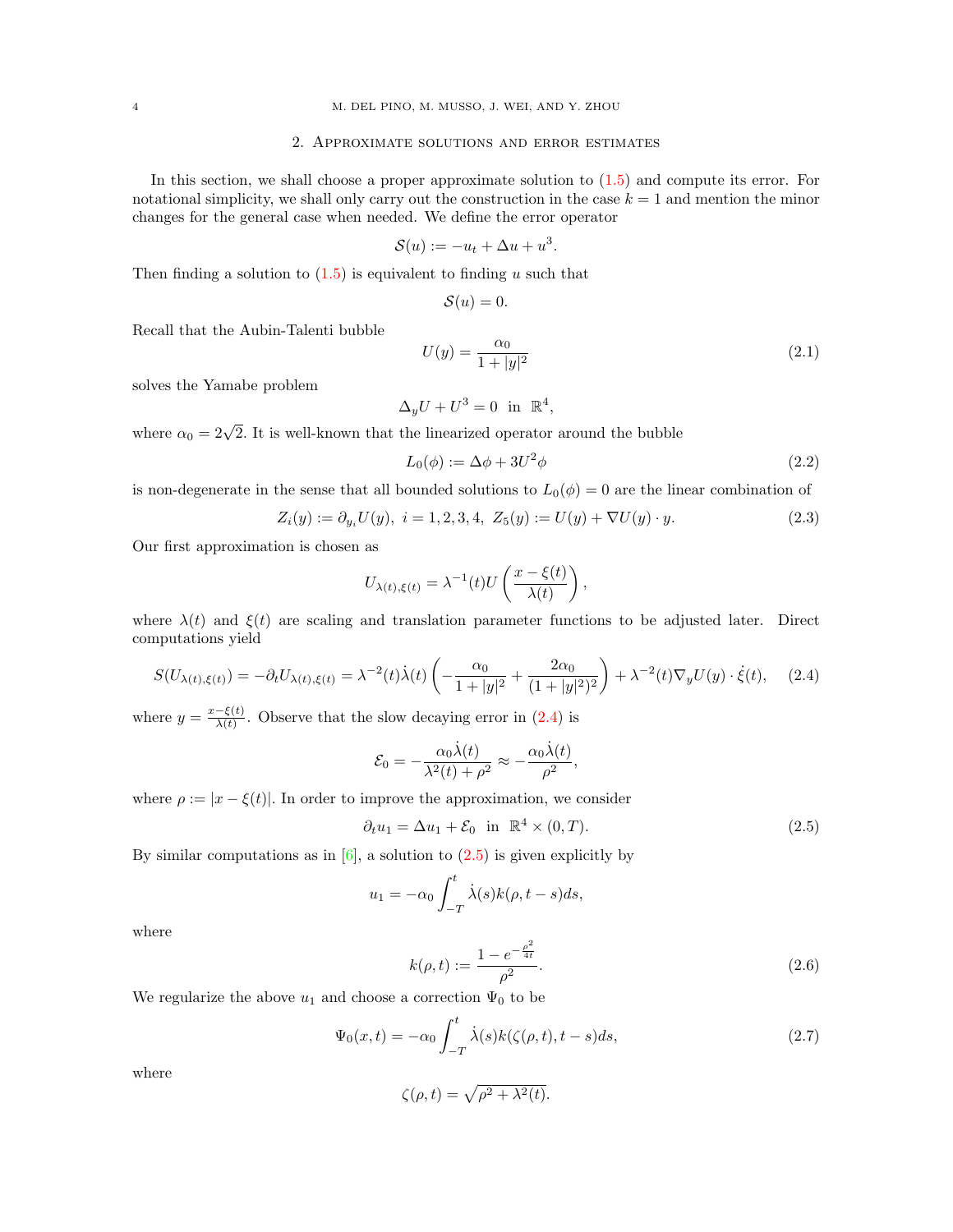Then we compute the new error produced by  $\Psi_0$ 

$$
\partial_t \Psi_0 - \Delta \Psi_0 - \mathcal{E}_0
$$
\n
$$
= \alpha_0 \left[ \frac{\lambda y \cdot \dot{\xi} - \lambda(t) \dot{\lambda}(t)}{\zeta} \right] \int_{-T}^t \dot{\lambda}(s) k_{\zeta}(\zeta, t - s) ds
$$
\n
$$
+ \alpha_0 \int_{-T}^t \dot{\lambda}(s) \left[ -k_t(\zeta, t - s) + \frac{\rho^2}{\zeta^2} k_{\zeta}(\zeta, t - s) + \frac{3}{\zeta} k_{\zeta}(\zeta, t - s) + \frac{\lambda^2(t)}{\zeta^3} k_{\zeta}(\zeta, t - s) \right] ds.
$$

Observing from [\(2.6\)](#page-3-2) that  $k(\zeta, t)$  satisfies  $-k_t + k_{\zeta\zeta} + \frac{3}{\zeta} k_{\zeta} = 0$ , we get

<span id="page-4-0"></span>
$$
\partial_t \Psi_0 - \Delta \Psi_0 - \mathcal{E}_0 = \alpha_0 \left[ \frac{y \cdot \dot{\xi} - \dot{\lambda}(t)}{(1+|y|^2)^{1/2}} \right] \int_{-T}^t \dot{\lambda}(s) k_{\zeta}(\zeta, t-s) ds \n+ \frac{\alpha_0}{\lambda(t)(1+|y|^2)^{3/2}} \int_{-T}^t \dot{\lambda}(s) \left[ -\zeta k_{\zeta\zeta}(\zeta, t-s) + k_{\zeta}(\zeta, t-s) \right] ds
$$
\n(2.8)\n
$$
:= \mathcal{R}[\lambda].
$$

It is thus reasonable to choose the corrected approximation as

$$
u^* = U_{\lambda(t),\xi(t)} + \Psi_0
$$

and its error is

$$
\mathcal{S}(u^*) = \mathcal{S}(U_{\lambda(t),\xi(t)}) - \mathcal{E}_0 + (U_{\lambda(t),\xi(t)} + \Psi_0)^3 - U_{\lambda(t),\xi(t)}^3
$$
  
=  $\mathcal{K}[\lambda,\xi] + (U_{\lambda(t),\xi(t)} + \Psi_0)^3 - U_{\lambda(t),\xi(t)}^3$ ,

where  $\mathcal{K}[\lambda,\xi]$  is defined as

<span id="page-4-1"></span>
$$
\mathcal{K}[\lambda,\xi] := \frac{2\alpha_0 \lambda^{-2}(t)\dot{\lambda}(t)}{(1+|y|^2)^2} + \lambda^{-2}(t)\nabla U(y) \cdot \dot{\xi}(t) - \mathcal{R}[\lambda]
$$
\n(2.9)

with  $\mathcal{R}[\lambda]$  given in [\(2.8\)](#page-4-0).

### 3. The inner–outer gluing scheme

<span id="page-4-2"></span>We look for solution of the following form

$$
u=u^*+\mathtt{w},
$$

where w is a small perturbation consisting of inner and outer parts

$$
\mathbf{w} = \varphi_{\text{in}} + \varphi_{\text{out}}, \ \varphi_{\text{in}} = \lambda^{-1}(t)\eta_R\phi(y, t), \ \varphi_{\text{out}} = \psi(x, t) + Z^*(x, t).
$$

Here the cut-off function is defined by

$$
\eta_R = \eta_{R(t)}(x, t) = \eta \left( \frac{|x - \xi(t)|}{\lambda(t)R(t)} \right)
$$

where the smooth cut-off function  $\eta(s) = 1$  for  $s < 1$  and  $\eta(s) = 0$  for  $s > 2$ , and  $Z^*$  satisfies

$$
\begin{cases} Z_t^* = \Delta_x Z^*, & \text{in } \Omega \times (0, T), \\ Z^*(\cdot, t) = 0, & \text{on } \partial \Omega \times (0, T), \\ Z^*(\cdot, 0) = Z_0^*, & \text{in } \Omega. \end{cases}
$$

Denote

$$
B_{2R} = \{x \in \Omega : |x - \xi(t)| \le 2\lambda R\}, \ \mathcal{D}_{2R} = B_{2R} \times (0, T),
$$

and  $\Psi^* = \psi + Z^*$ . Then u is a solution to the original problem  $(1.5)$  if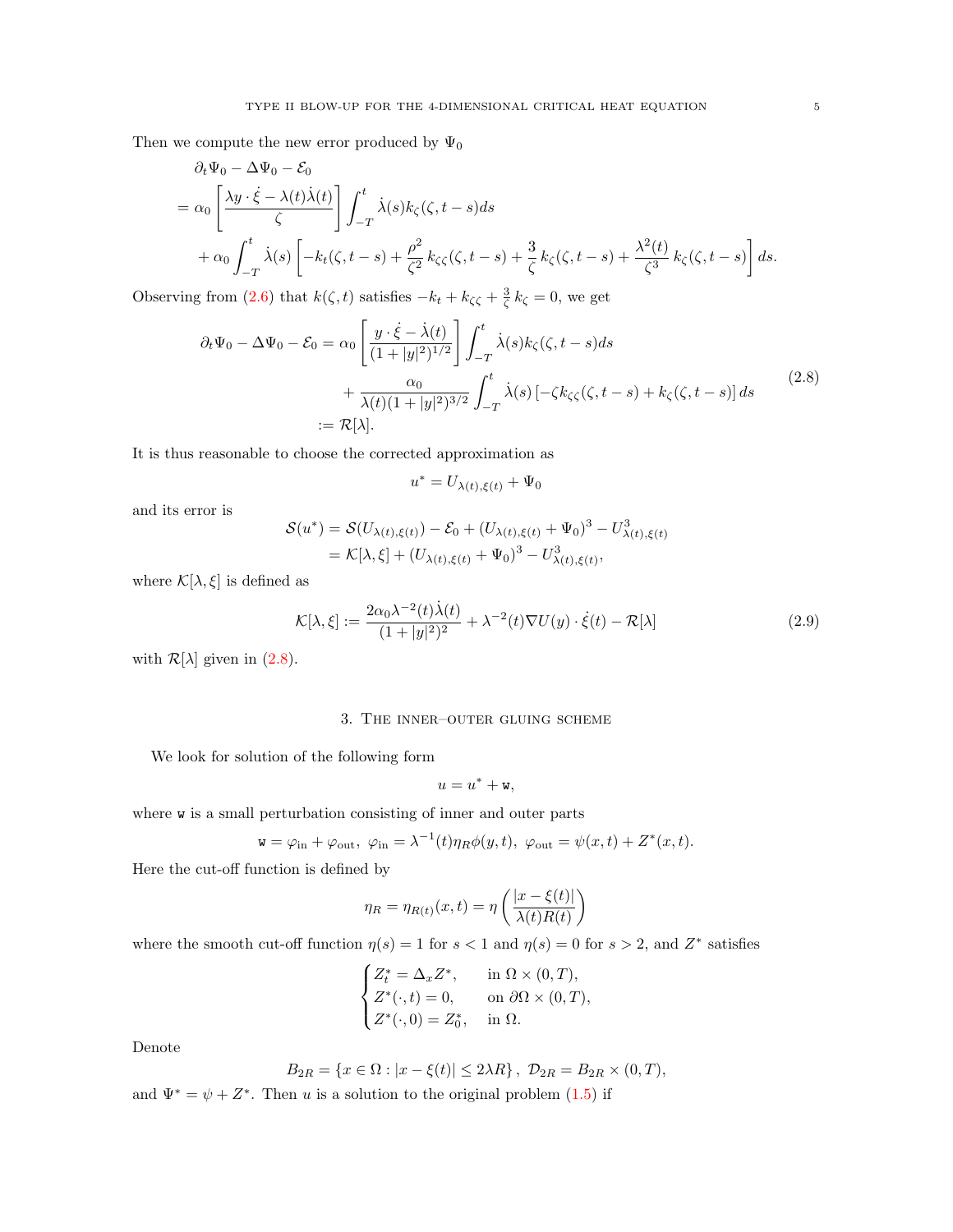•  $\phi$  solves the inner problem

<span id="page-5-3"></span>
$$
\lambda^2 \phi_t = \Delta_y \phi + 3U^2(y)\phi + \mathcal{H}(\phi, \psi, \lambda, \xi) \text{ in } \mathcal{D}_{2R}
$$
 (3.1)

where

<span id="page-5-6"></span>
$$
\mathcal{H}(\phi, \psi, \lambda, \xi)(y, t) := 3\lambda U^2(y)[\Psi_0 + \psi + Z^*](\lambda y + \xi, t) \n+ \lambda \left[ \lambda (\nabla_y \phi \cdot y + \phi) + \nabla_y \phi \cdot \dot{\xi} \right] \n+ \lambda^3 \mathcal{N}(\mathbf{w}) + \lambda^3 \mathcal{K}[\lambda, \xi]
$$
\n(3.2)

with  $\mathcal{K}[\lambda,\xi]$  defined in [\(2.9\)](#page-4-1), and

<span id="page-5-4"></span>
$$
\mathcal{N}(\mathbf{w}) := (U_{\lambda,\xi} + \Psi_0 + \mathbf{w})^3 - U_{\lambda,\xi}^3 - 3U_{\lambda,\xi}^2(\Psi_0 + \mathbf{w}).
$$
\n(3.3)

•  $\psi$  solves the outer problem

<span id="page-5-2"></span>
$$
\psi_t = \Delta \psi + \mathcal{G}(\phi, \psi, \lambda, \xi) \quad \text{in } \Omega \times (0, T) \tag{3.4}
$$

with

<span id="page-5-5"></span>
$$
\mathcal{G}(\phi, \psi, \lambda, \xi) := 3\lambda^{-2} (1 - \eta_R) U^2(y) (\Psi_0 + \psi + Z^*)
$$
  
+  $\lambda^{-3} [(\Delta_y \eta_R)\phi + 2\nabla_y \eta_R \cdot \nabla_y \phi - \lambda^2 \phi \partial_t \eta_R]$   
+  $(1 - \eta_R) \mathcal{K}[\lambda, \xi] + (1 - \eta_R) \mathcal{N}(\mathbf{w}).$  (3.5)

The rest of this paper is organized as follows. In Section [4,](#page-5-0) we derive the leading orders for the parameter functions  $\lambda(t)$  and  $\xi(t)$ . In Section [5,](#page-8-0) we establish the linear theories for the inner and outer problems. Finally, the inner–outer gluing system is formulated in Section [6,](#page-12-0) and we shall solve  $(\phi, \psi, \lambda, \xi)$  by the fixed point argument.

**Notation.** Throughout the paper, we shall use the symbol "  $\leq$  " to denote "  $\leq C$ " for a positive constant  $C$  independent of  $t$  and  $T$ . Here  $C$  might be different from line to line.

## 4. THE CHOICES OF  $\lambda_*$  AND  $\xi_*$

<span id="page-5-0"></span>In this section, we shall choose the leading orders  $\lambda_*(t)$ ,  $\xi_*(t)$  of the parameter functions  $\lambda(t)$  and  $\xi(t)$ . In Section [5.2,](#page-10-0) a linear theory for the inner problem will be developed, where approximately the following orthogonality conditions

<span id="page-5-1"></span>
$$
\int_{\mathbb{R}^4} \mathcal{H}(\phi, \psi, \lambda, \xi) Z_j(y) dy = 0 \text{ for all } j = 1, \cdots, 5, t \in (0, T)
$$
\n(4.1)

are required to guarantee the existence of inner solution  $\phi$  with proper space-time decay. Here  $Z_j$  are the kernel functions (c.f.  $(2.3)$ ) of the linearized operator  $L_0$  defined in  $(2.2)$ . Basically, the scaling and translation parameters  $\lambda(t)$  and  $\xi(t)$  at main order will be derived from the orthogonality conditions  $(4.1).$  $(4.1).$ 

Recall that

$$
\mathcal{H}(\phi, \psi, \lambda, \xi)(y, t) := 3\lambda U^2(y)[\Psi_0 + \psi + Z^*](\lambda y + \xi, t) + \lambda \left[ \lambda(\nabla_y \phi \cdot y + \phi) + \nabla_y \phi \cdot \dot{\xi} \right] + \lambda^3 \mathcal{N}(\mathbf{w}) + \lambda^3 \mathcal{K}[\lambda, \xi].
$$

We single out the leading term  $\mathcal{H}_*$  in  $\mathcal{H}$  to derive  $\lambda_*$  and  $\xi_*$  and define

$$
\mathcal{H}_{*}[\lambda,\xi,\Psi^{*}] := 3\lambda U^{2}(y)[\Psi_{0} + \Psi^{*}](\lambda y + \xi, t) + \lambda^{3} \mathcal{K}[\lambda,\xi]
$$
  
\n
$$
= 3\lambda U^{2}(y)[\Psi_{0} + \Psi^{*}](\lambda y + \xi, t) + \frac{2\alpha_{0}\lambda(t)\dot{\lambda}(t)}{(1+|y|^{2})^{2}} + \lambda(t)\nabla U(y) \cdot \dot{\xi}(t)
$$
  
\n
$$
- \frac{\alpha_{0}\lambda^{2}(t)}{(1+|y|^{2})^{3/2}} \int_{-T}^{t} \dot{\lambda}(s) \left[ -\zeta k_{\zeta\zeta}(\zeta, t-s) + k_{\zeta}(\zeta, t-s) \right] ds
$$
  
\n
$$
- \alpha_{0}\lambda^{3}(t) \left[ \frac{y \cdot \dot{\xi} - \dot{\lambda}(t)}{(1+|y|^{2})^{1/2}} \right] \int_{-T}^{t} \dot{\lambda}(s)k_{\zeta}(\zeta, t-s)ds,
$$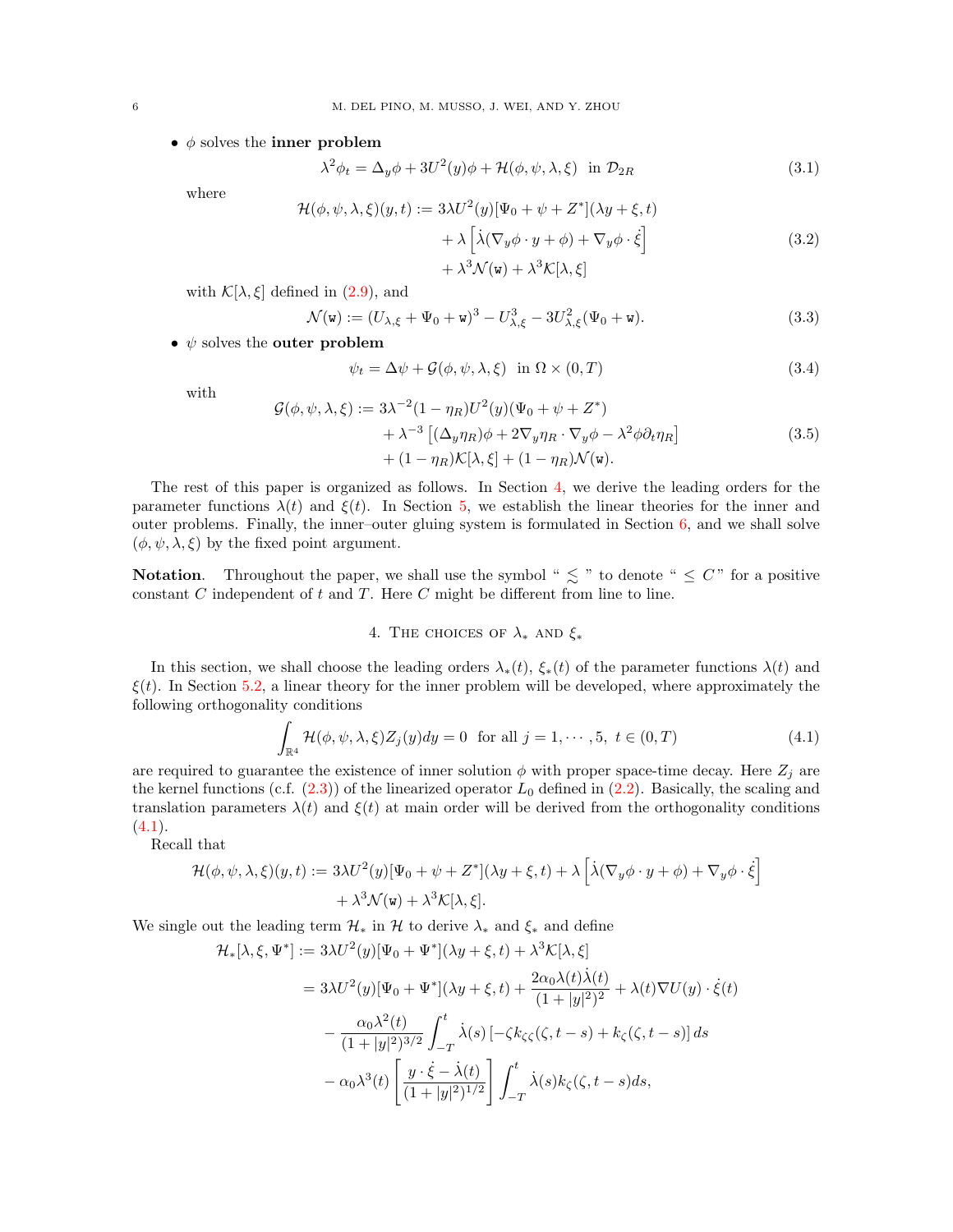where  $\Psi^* = \psi + Z^*$ . The contribution of the remaining terms in  $\mathcal{H} - \mathcal{H}_*$  in the orthogonality conditions turns out to be negligible compared to the leading term  $\mathcal{H}_*$ . This shall be dealt with in Section [6](#page-12-0) when we finally solve the inner–outer gluing system.

For  $\ell = 1, \cdots, 4$ ,

$$
\int_{\mathbb{R}^4} \mathcal{H}_*[\lambda,\xi,\Psi^*]Z_{\ell}(y)dy=0
$$

imply that

$$
\dot{\xi}_{\ell}=o(1),
$$

where  $o(1) \rightarrow 0$  as  $t \nearrow T$ . So the choice of  $\xi(t)$  at main order is

$$
\xi(t) = q,
$$

where q is a prescribed point in  $\Omega$ .

In order to get the reduced equation for  $\lambda(t)$  from

$$
\int_{\mathbb{R}^4} \mathcal{H}_*[\lambda, \xi, \Psi^*] Z_5(y) dy = 0,
$$

we first evaluate

$$
\int_{\mathbb{R}^4} \mathcal{R}[\lambda] Z_5(y) dy = \frac{\alpha_0}{\lambda(t)} \int_{\mathbb{R}^4} \frac{Z_5(y)}{(1+|y|^2)^{3/2}} \left( \int_{-T}^t \dot{\lambda}(s) [k_\zeta(\zeta, t-s) - \zeta k_\zeta(\zeta, t-s)] ds \right) dy \n- \alpha_0 \dot{\lambda}(t) \int_{\mathbb{R}^4} \frac{Z_5(y)}{(1+|y|^2)^{1/2}} \left( \int_{-T}^t \dot{\lambda}(s) k_\zeta(\zeta, t-s) ds \right) dy.
$$

Let

<span id="page-6-0"></span>
$$
\Upsilon = \frac{\zeta^2}{t - s} = \frac{\lambda^2(t)(1 + |y|^2)}{t - s}, \ \tau = \frac{\lambda^2(t)}{t - s}
$$
(4.2)

and  $K(\Upsilon) = \frac{1-e^{-\frac{\Upsilon}{4}}}{\Upsilon}$ . Then, recalling from [\(2.6\)](#page-3-2), we have

$$
k_{\zeta}(\zeta, t-s) - \zeta k_{\zeta\zeta}(\zeta, t-s) = -4\left(\frac{\Upsilon}{t-s}\right)^{3/2} K_{\Upsilon\Upsilon}(\Upsilon)
$$

and also

$$
k_{\zeta}(\zeta, t-s) = -\frac{2}{\zeta^3} + \frac{e^{-\frac{\zeta^2}{4(t-s)}}}{2\zeta(t-s)} + \frac{2e^{-\frac{\zeta^2}{4(t-s)}}}{\zeta^3} = \frac{2\sqrt{\Upsilon}}{(t-s)^{3/2}}K_{\Upsilon}(\Upsilon).
$$

Therefore, we obtain

<span id="page-6-1"></span>
$$
\int_{\mathbb{R}^4} \mathcal{R}[\lambda] Z_5(y) dy = -\frac{4\alpha_0}{\lambda^2(t)} \int_{\mathbb{R}^4} \frac{Z_5(y)}{(1+|y|^2)^2} \left( \int_{-T}^t \frac{\dot{\lambda}(s)}{t-s} \Upsilon^2 K_{\Upsilon \Upsilon}(\Upsilon) ds \right) dy \n- \frac{2\alpha_0 \dot{\lambda}(t)}{\lambda(t)} \int_{\mathbb{R}^4} \frac{Z_5(y)}{1+|y|^2} \left( \int_{-T}^t \frac{\dot{\lambda}(s)}{t-s} \Upsilon K_{\Upsilon}(\Upsilon) ds \right) dy.
$$
\n(4.3)

Expand  $Z^*(\lambda y + \xi, t)$  and  $\psi(\lambda y + \xi, t)$  at the point q

$$
Z^*(\lambda y + \xi, t) = Z_0^*(q) + o(1), \ \psi(\lambda y + \xi, t) = \psi(q, 0) + o(1).
$$

On the other hand, from  $(2.7)$  and  $(4.2)$ , we get

<span id="page-6-2"></span>
$$
\int_{\mathbb{R}^4} 3\lambda(t)U^2(y)Z_5(y)\Psi_0(\rho,t)dy = -3\alpha_0\lambda(t)\int_{\mathbb{R}^4} U^2(y)Z_5(y)\left(\int_{-T}^t \frac{\dot{\lambda}(s)}{t-s}K(\Upsilon)ds\right)dy.
$$
 (4.4)

Then, the orthogonality condition

$$
\int_{\mathbb{R}^4} \mathcal{H}_*[\lambda, \xi, \Psi^*] Z_5(y) dy = 0
$$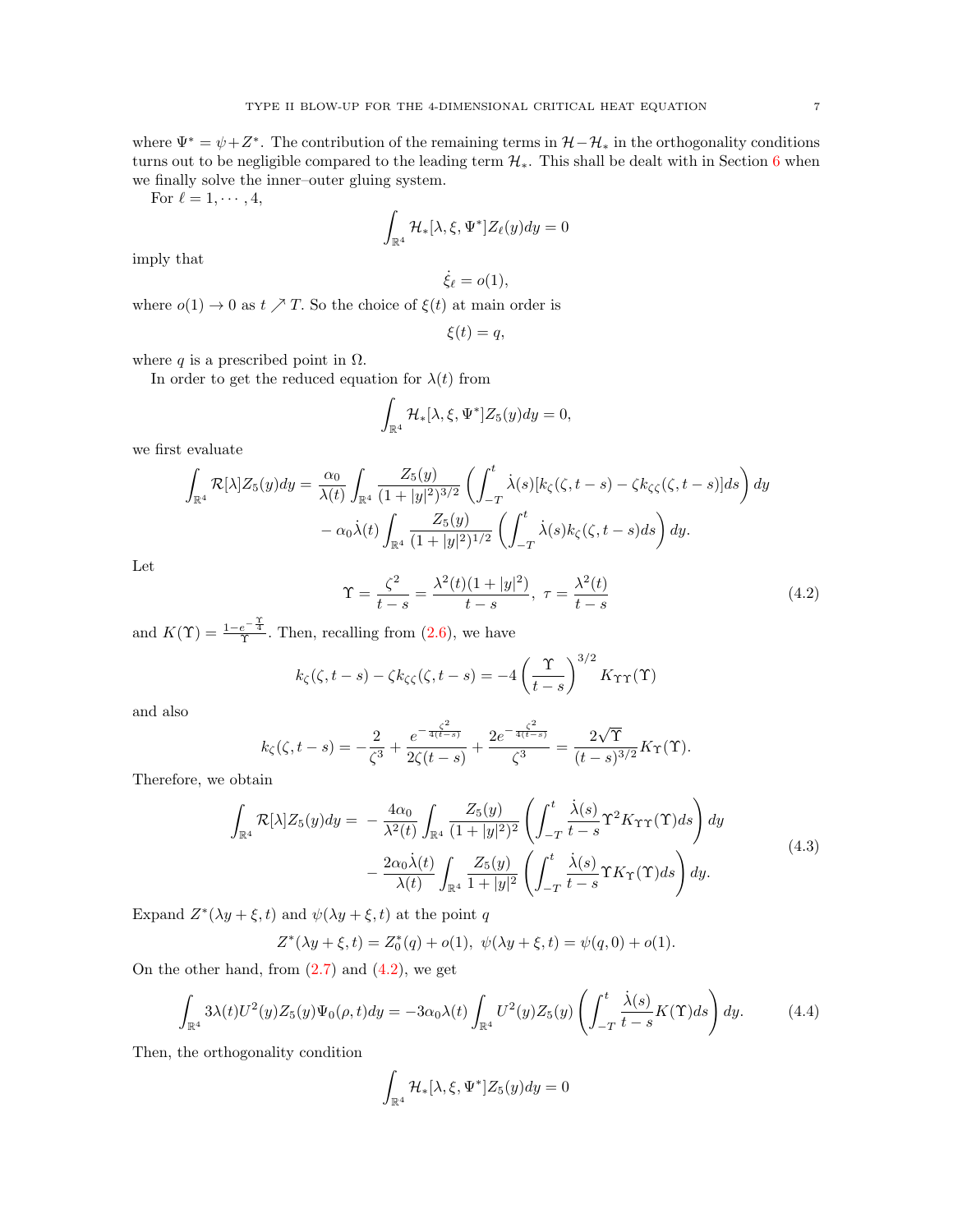yields

<span id="page-7-0"></span>
$$
\int_{\mathbb{R}^4} \left( 3U^2(y)[\Psi_0(\rho, t) + \psi(q, 0) + Z_0^*(q)] + \lambda^2(t)\mathcal{K}[\lambda, \xi] \right) Z_5(y) dy + o(1) = 0.
$$
\n(4.5)

By  $(4.5)$ ,  $(2.9)$ ,  $(4.3)$ ,  $(4.4)$  and direct computations, we obtain

<span id="page-7-1"></span>
$$
4\alpha_0 \int_{\mathbb{R}^4} \frac{Z_5(y)}{(1+|y|^2)^2} \left( \int_{-T}^t \frac{\dot{\lambda}(s)}{t-s} \Upsilon^2 K_{\Upsilon \Upsilon} ds \right) dy - 3\alpha_0 \int_{\mathbb{R}^4} U^2(y) Z_5(y) \left( \int_{-T}^t \frac{\dot{\lambda}(s)}{t-s} K(\Upsilon) ds \right) dy + 2\alpha_0 \dot{\lambda}(t) \lambda(t) \int_{\mathbb{R}^4} \frac{Z_5(y)}{1+|y|^2} \left( \int_{-T}^t \frac{\dot{\lambda}(s)}{t-s} \Upsilon K_{\Upsilon}(\Upsilon) ds \right) dy + 2\alpha_0 \dot{\lambda}(t) \int_{\mathbb{R}^4} \frac{Z_5(y)}{(1+|y|^2)^2} dy + 3[Z_0^*(q) + \psi(q,0)] \int_{\mathbb{R}^4} U^2(y) Z_5(y) dy + o(1) = 0.
$$
\n(4.6)

The scaling parameter  $\lambda(t)$  should be decreasing to 0 as  $t \nearrow T$  so that a blow-up solution can be constructed. So we impose

$$
\dot{\lambda}(t) = o(1) \text{ as } t \nearrow T.
$$

Then [\(4.6\)](#page-7-1) becomes

<span id="page-7-2"></span>
$$
4\alpha_0 \int_{\mathbb{R}^4} \frac{Z_5(y)}{(1+|y|^2)^2} \left( \int_{-T}^t \frac{\dot{\lambda}(s)}{t-s} \Upsilon^2 K_{\Upsilon \Upsilon} ds \right) dy - 3\alpha_0 \int_{\mathbb{R}^4} U^2(y) Z_5(y) \left( \int_{-T}^t \frac{\dot{\lambda}(s)}{t-s} K(\Upsilon) ds \right) dy
$$
  
=  $-3[Z_0^*(q) + \psi(q, 0)] \int_{\mathbb{R}^4} U^2(y) Z_5(y) dy + o(1).$  (4.7)

We define

$$
4\alpha_0 \int_{\mathbb{R}^4} \frac{Z_5(y)}{(1+|y|^2)^2} \left( \int_{-T}^t \frac{\dot{\lambda}(s)}{t-s} \Upsilon^2 K_{\Upsilon \Upsilon} ds \right) dy - 3\alpha_0 \int_{\mathbb{R}^4} U^2(y) Z_5(y) \left( \int_{-T}^t \frac{\dot{\lambda}(s)}{t-s} K(\Upsilon) ds \right) dy
$$
  
:= 
$$
\int_{-T}^t \frac{\dot{\lambda}(s)}{t-s} \Gamma\left(\frac{\lambda^2(t)}{t-s}\right) ds
$$

with

$$
\Gamma(\tau) := \alpha_0 |{\mathbb S}^3| \int_0^\infty \left( \frac{4Z_5(y)|y|^3}{(1+|y|^2)^2} \Upsilon^2 K_{\Upsilon\Upsilon}(\Upsilon) - 3U^2(y)Z_5(y)|y|^3 K(\Upsilon) \right) \Big|_{\Upsilon = \tau(1+|y|^2)} d|y|,
$$

where  $\mathbb{S}^3$  is the area of the unit sphere  $\mathbb{S}^3$ . By the definition of  $U(y)$  and  $Z_5(y)$  as in  $(2.1)$  and  $(2.3)$ respectively, we compute

$$
\Gamma(\tau) = \begin{cases} c_* + O(\tau), & \text{for } \tau < 1, \\ O\left(\frac{1}{\tau}\right), & \text{for } \tau > 1, \end{cases}
$$

where  $c_* > 0$  is a constant. Therefore,  $(4.7)$  reduces to

<span id="page-7-4"></span>
$$
c_* \int_{-T}^{t - \lambda^2(t)} \frac{\dot{\lambda}(s)}{t - s} ds = -3c_0 [Z_0^*(q) + \psi(q, 0)] + o(1), \tag{4.8}
$$

where

$$
c_0 := \int_{\mathbb{R}^4} U^2(y) Z_5(y) dy < 0.
$$

Since  $\lambda(t)$  decreases to 0 as  $t \nearrow T$ , we impose

$$
a_* := Z_0^*(q) + \psi(q, 0) < 0.
$$

Now we claim that a good choice of  $\lambda(t)$  at main order is

<span id="page-7-3"></span>
$$
\dot{\lambda}(t) = -\frac{c}{|\log(T - t)|^2},\tag{4.9}
$$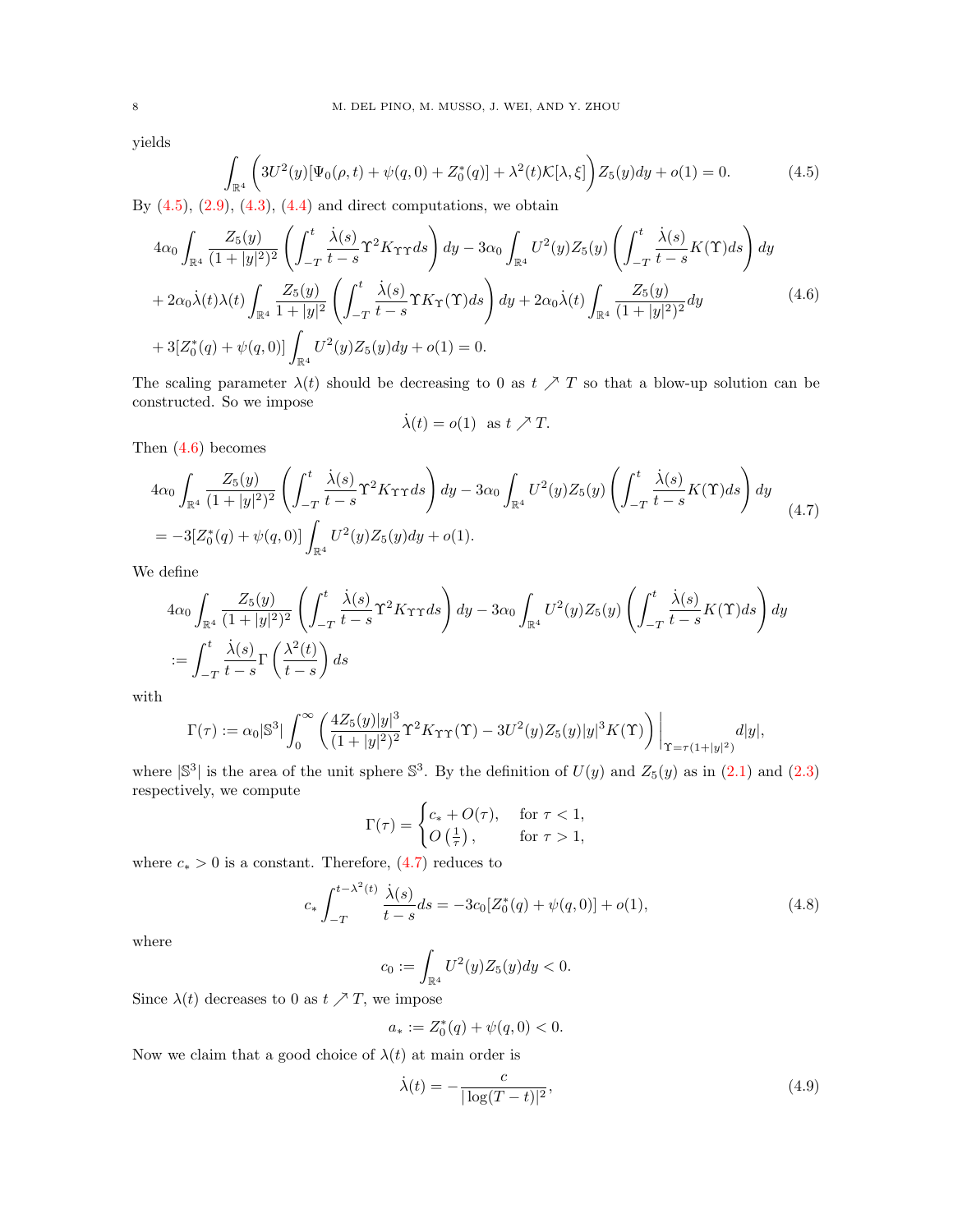where  $c > 0$  is a constant to be determined later. Indeed, we get by substituting

$$
\int_{-T}^{t-\lambda^2(t)} \frac{\dot{\lambda}(s)}{t-s} ds = \int_{-T}^{t-(T-t)} \frac{\dot{\lambda}(s)}{t-s} ds + \int_{t-(T-t)}^{t-\lambda^2(t)} \frac{\dot{\lambda}(t)}{t-s} ds - \int_{t-(T-t)}^{t-\lambda^2(t)} \frac{\dot{\lambda}(t) - \dot{\lambda}(s)}{t-s} ds
$$
  

$$
= \int_{-T}^{t-(T-t)} \frac{\dot{\lambda}(s)}{t-s} ds + \dot{\lambda}(t) (\log(T-t) - 2 \log \lambda(t)) - \int_{t-(T-t)}^{t-\lambda^2(t)} \frac{\dot{\lambda}(t) - \dot{\lambda}(s)}{t-s} ds
$$
  

$$
\approx \int_{-T}^{t} \frac{\dot{\lambda}(s)}{T-s} ds - \dot{\lambda}(t) \log(T-t) := \beta(t).
$$

By  $(4.9)$ , we then get

$$
\log(T-t)\frac{d\beta}{dt}(t) = \frac{d}{dt}\left(-\log^2(T-t)\dot{\lambda}(t)\right) = 0,
$$

which means  $\beta(t)$  is a constant. Thus, equation [\(4.8\)](#page-7-4) can be approximately solved for

$$
\dot{\lambda}(t) = -\frac{c}{|\log(T - t)|^2}
$$

with the constant  $c$  chosen as

$$
-c\int_{-T}^{T} \frac{ds}{(T-s)|\log(T-s)|^2} = \kappa_*,
$$

where  $\kappa_* := -\frac{3c_0a_*}{c_*}$ . At main order, we obtain

$$
\dot{\lambda}(t) = \kappa_* \dot{\lambda}_*(t)
$$

with

$$
\dot{\lambda}_*(t) = -\frac{|\log T|}{|\log(T-t)|^2}.
$$

By imposing  $\lambda_*(T) = 0$ , we obtain

$$
\lambda_*(t) = \frac{|\log T|(T-t)}{|\log(T-t)|^2} (1+o(1)) \text{ as } t \nearrow T.
$$

#### 5. Linear theories for inner and outer problems

<span id="page-8-0"></span>5.1. Linear theory for the outer problem. In order to solve the outer problem  $(3.4)$ , a linear theory for the associated linear problem is needed. We consider

<span id="page-8-1"></span>
$$
\begin{cases}\n\psi_t = \Delta \psi + f, & \text{in } \Omega \times (0, T), \\
\psi = 0, & \text{on } \partial \Omega \times (0, T), \\
\psi(x, 0) = 0, & \text{in } \Omega,\n\end{cases}
$$
\n(5.1)

where the non-homogeneous term  $f$  in  $(5.1)$  is assumed to be bounded with respect to the weights appearing in the outer problem [\(3.4\)](#page-5-2). Define the weights

<span id="page-8-3"></span>
$$
\begin{cases}\n\varrho_1 := \lambda_*^{\nu-3}(t) R^{-2-\alpha}(t) \chi_{\{|x-\xi(t)| \le 2\lambda_* R\}} \\
\varrho_2 := \frac{\lambda_*^{\nu_2}}{|x-\xi(t)|^2} \chi_{\{|x-\xi(t)| \ge \lambda_* R\}} \\
\varrho_3 := 1\n\end{cases} \tag{5.2}
$$

where we choose  $R(t) = \lambda_*^{-\beta}(t)$  for  $\beta \in (0, 1/2)$  throughout the paper. We define the norms

<span id="page-8-2"></span>
$$
||f||_{**} := \sup_{(x,t)\in\Omega\times(0,T)} \left(\sum_{i=1}^3 \varrho_i(x,t)\right)^{-1} |f(x,t)| \tag{5.3}
$$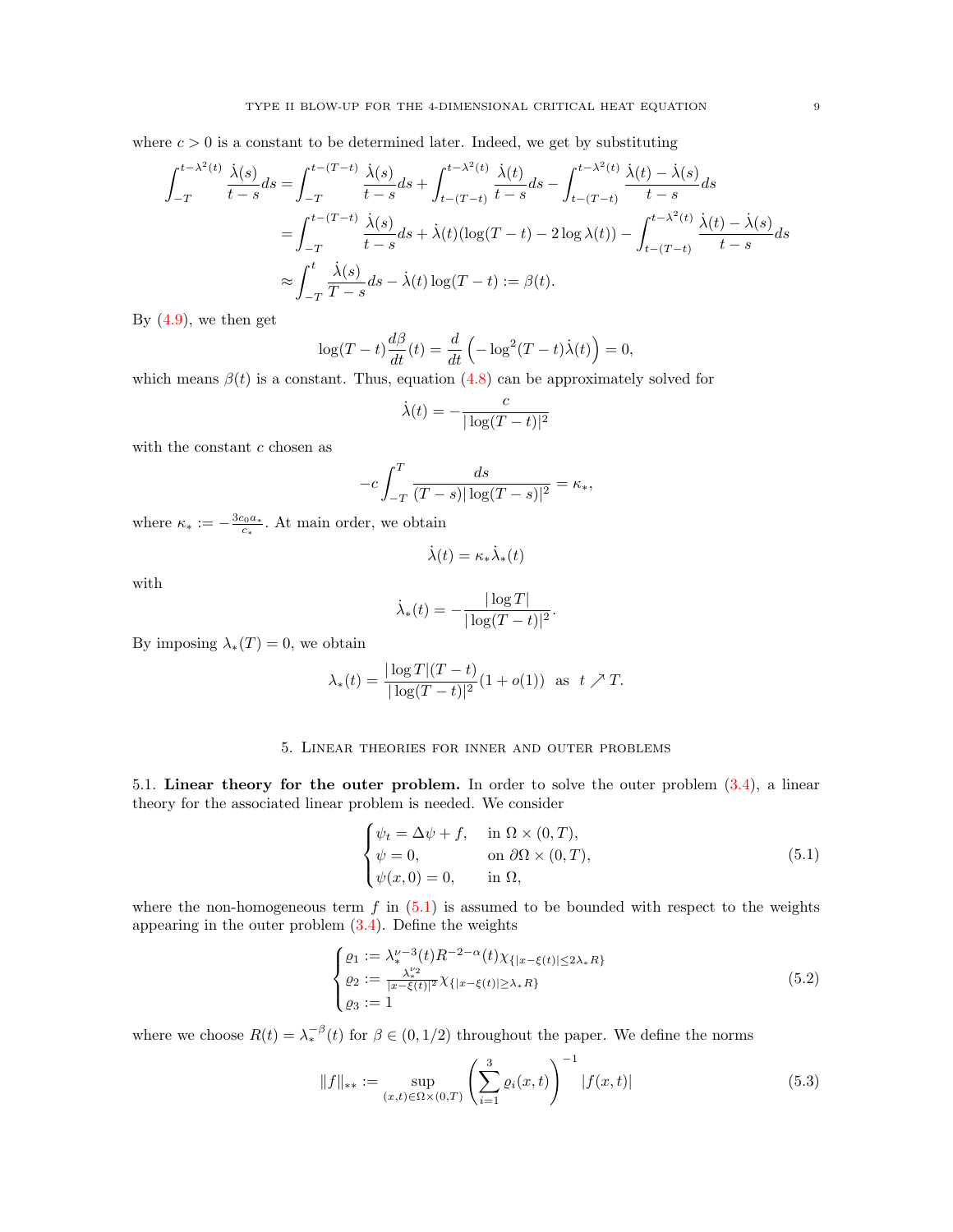<span id="page-9-3"></span>
$$
\|\psi\|_{*} := \frac{\lambda_{*}^{1-\nu}(0)R^{\alpha}(0)}{|\log T|} \|\psi\|_{L^{\infty}(\Omega\times(0,T))} + \frac{\lambda_{*}^{2-\nu}(0)R^{1+\alpha}(0)}{|\log T|} \|\nabla\psi\|_{L^{\infty}(\Omega\times(0,T))} \n+ \sup_{(x,t)\in\Omega\times(0,T)} \left[ \frac{\lambda_{*}^{1-\nu}(t)R^{\alpha}(t)}{|\log(T-t)|} |\psi(x,t) - \psi(x,T)| \right] \n+ \sup_{(x,t)\in\Omega\times(0,T)} \left[ \frac{\lambda_{*}^{2-\nu}(t)R^{1+\alpha}(t)}{|\log(T-t)|} |\nabla\psi(x,t) - \nabla\psi(x,T)| \right] \n+ \sup_{\Omega\times I_{T}} \frac{\lambda_{*}^{2\gamma+1-\nu}(t_{2})R^{2\gamma+\alpha}(t_{2})}{(t_{2}-t_{1})^{\gamma}} |\psi(x,t_{2}) - \psi(x,t_{1})|,
$$
\n(5.4)

where  $\nu, \alpha, \gamma \in (0, 1)$ , and the last supremum is taken over

$$
\Omega \times I_T = \left\{ (x, t_1, t_2) : \ x \in \Omega, \ 0 \le t_1 \le t_2 \le T, \ t_2 - t_1 \le \frac{1}{10}(T - t_2) \right\}.
$$

For problem [\(5.1\)](#page-8-1), we have the following estimates.

<span id="page-9-0"></span>**Proposition 5.1.** Let  $\psi$  be the solution to problem [\(5.1\)](#page-8-1) with  $||f||_{**} < +\infty$ . Then it holds that  $\|\psi\|_{*} \lesssim \|f\|_{**}.$ 

Proposition [5.1](#page-9-0) is established by the following three lemmas with different right hand sides.

<span id="page-9-1"></span>**Lemma 5.1.** Let  $\psi$  solve problem [\(5.1\)](#page-8-1) with right hand side

$$
|f(x,t)| \lesssim \lambda_*^{\nu-3}(t)R^{-2-\alpha}(t)\chi_{\{|x-\xi(t)|\le 2\lambda_* R\}}
$$

with  $\alpha, \nu \in (0, 1)$ . Then it holds that

$$
|\psi(x,t)| \lesssim \lambda_*^{\nu-1}(0)R^{-\alpha}(0)|\log T|,
$$
  
\n
$$
|\psi(x,t) - \psi(x,T)| \lesssim \lambda_*^{\nu-1}(t)R^{-\alpha}(t)|\log(T-t)|,
$$
  
\n
$$
|\nabla \psi(x,t)| \lesssim \lambda_*^{\nu-2}(0)R^{-1-\alpha}(0)|\log T|,
$$
  
\n
$$
|\nabla \psi(x,t) - \nabla \psi(x,T)| \lesssim \lambda_*^{\nu-2}(t)R^{-1-\alpha}(t)|\log(T-t)|,
$$

and

$$
|\psi(x,t_2) - \psi(x,t_1)| \lesssim \lambda_*^{\nu+\mu-3}(t_2) R^{\mu-2-\alpha}(t_2) (t_2 - t_1)^{1-\mu/2},
$$

where  $0 \le t_1 \le t_2 \le T$  with  $t_2 - t_1 \le \frac{1}{10}(T - t_2)$  and  $\mu \in (0, 1)$ .

<span id="page-9-2"></span>**Lemma 5.2.** Let  $\psi$  solve problem [\(5.1\)](#page-8-1) with right hand side

$$
|f(x,t)|\lesssim \frac{\lambda_*^{\nu_2}}{|x-\xi(t)|^2}\chi_{\{|x-\xi(t)|\geq \lambda_* R\}},
$$

where  $\nu_2 \in (0,1)$ . Then it holds that

$$
|\psi(x,t)| \lesssim T^{\nu_2} |\log T|^{-\nu_2},
$$
  

$$
|\psi(x,t) - \psi(x,T)| \lesssim (T-t)^{\nu_2} |\log T|^{\nu_2} |\log (T-t)|^{-2\nu_2},
$$
  

$$
|\nabla \psi(x,t)| \lesssim \frac{T^{\nu_2-1} |\log T|^{1-\nu_2}}{R(T)},
$$
  

$$
|\nabla \psi(x,t) - \nabla \psi(x,T)| \lesssim \frac{\lambda_*^{\nu_2-1}(t) |\log (T-t)|}{R(t)},
$$

and

$$
|\psi(x,t_2) - \psi(x,t_1)| \lesssim \frac{\lambda_*^{\nu_2}(t) |\log(T-t)|}{(\lambda_*(t)R(t))^{2\gamma}} (t_2 - t_1)^{\gamma},
$$

where  $0 \le t_1 \le t_2 \le T$  with  $t_2 - t_1 \le \frac{1}{10}(T - t_2)$  and  $\gamma \in (0, 1)$ .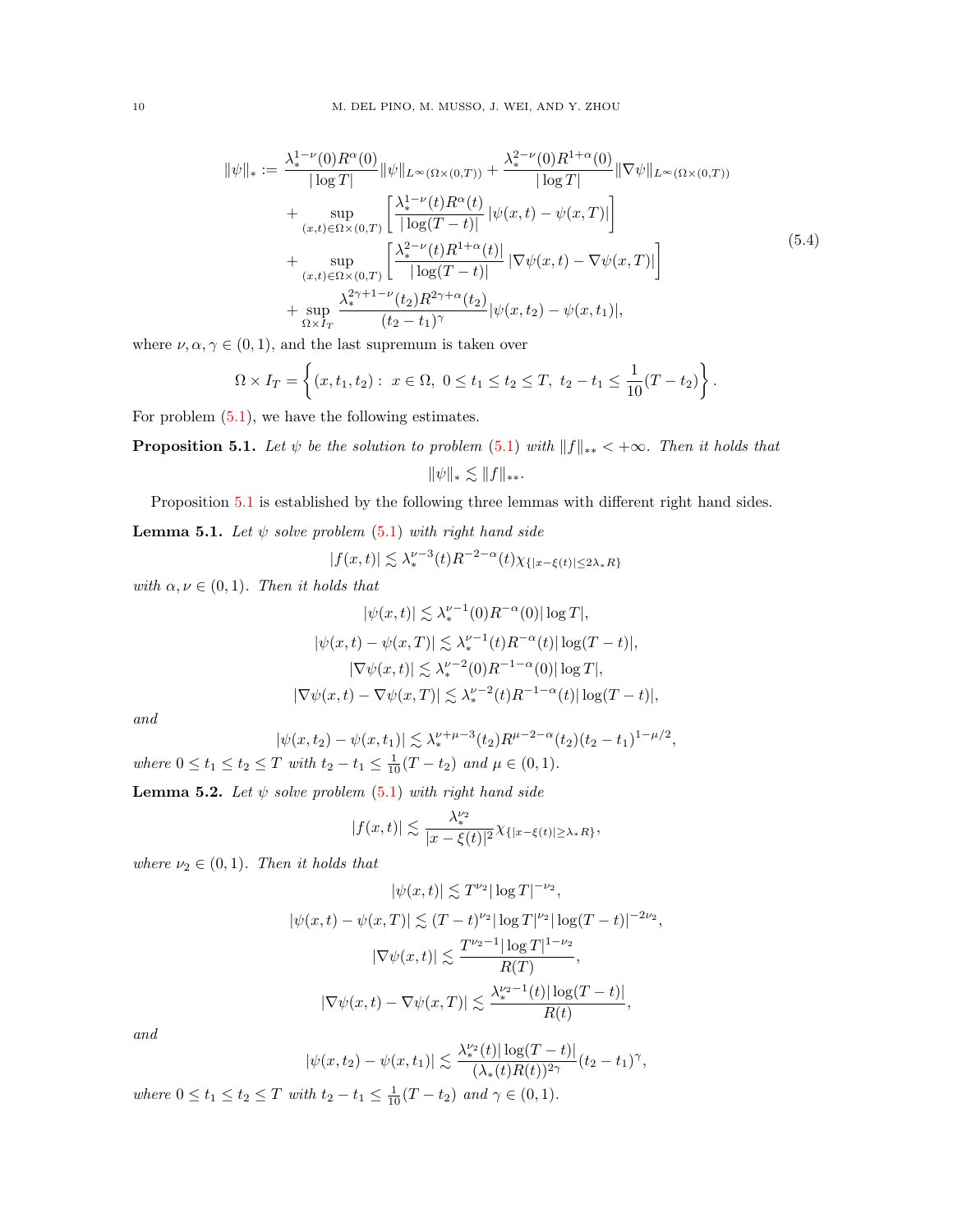<span id="page-10-1"></span>**Lemma 5.3.** Let  $\psi$  solve problem [\(5.1\)](#page-8-1) with right hand side

$$
|f(x,t)|\lesssim 1.
$$

Then it holds that

$$
|\psi(x,t)| \lesssim t,
$$
  
\n
$$
|\psi(x,t) - \psi(x,T)| \lesssim (T-t)| \log(T-t)|,
$$
  
\n
$$
|\nabla \psi(x,t)| \lesssim T^{1/2},
$$
  
\n
$$
|\nabla \psi(x,t) - \nabla \psi(x,T)| \lesssim (T-t)^{1/2},
$$

and

$$
|\psi(x,t_2) - \psi(x,t_1)| \lesssim (t_2 - t_1) |\log(t_2 - t_1)|,
$$

where  $0 \le t_1 \le t_2 \le T$  with  $t_2 - t_1 \le \frac{1}{10}(T - t_2)$ .

Proposition [5.1](#page-9-0) is a direct consequence of Lemma [5.1,](#page-9-1) Lemma [5.2](#page-9-2) and Lemma [5.3,](#page-10-1) and the proofs of Lemma [5.1,](#page-9-1) Lemma [5.2](#page-9-2) and Lemma [5.3](#page-10-1) are achieved by using Duhamel's formula similarly as in [\[6\]](#page-24-16). Here we omit the details.

<span id="page-10-0"></span>5.2. Linear theory for the inner problem. To solve the inner problem [\(3.1\)](#page-5-3), we develop a linear theory for the associated linear problem of the inner problem under certain topology. We consider the associated linear problem

<span id="page-10-2"></span>
$$
\lambda^2 \phi_t = \Delta_y \phi + 3U^2(y)\phi + h(y, t) \quad \text{in} \quad \mathcal{D}_{2R}.\tag{5.5}
$$

Recall that the linearized operator  $L_0 = \Delta + 3U^2$  has only one positive eigenvalue  $\mu_0$  such that

$$
L_0(Z_0) = \mu_0 Z_0, \ Z_0 \in L^{\infty}(\mathbb{R}^4),
$$

where the corresponding eigenfunction  $Z_0$  is radially symmetric with the asymptotic behavior

$$
Z_0(y) \sim |y|^{-3/2} e^{-\sqrt{\mu_0}|y|}
$$
 as  $|y| \to +\infty$ .

Multiplying equation [\(5.5\)](#page-10-2) by  $Z_0$  and integrating over  $\mathbb{R}^4$ , we get

$$
\lambda^{2}(t)\dot{p}(t) - \mu_{0}p(t) = q(t),
$$

where

$$
p(t) = \int_{\mathbb{R}^4} \phi(y, t) Z_0(y) dy
$$
 and  $q(t) = \int_{\mathbb{R}^4} h(y, t) Z_0(y) dy$ .

Then we get

$$
p(t) = e^{\int_0^t \mu_0 \lambda^{-2}(r) dr} \left( p(0) + \int_0^t q(\eta) \lambda^{-2}(\eta) e^{-\int_0^{\eta} \mu_0 \lambda^{-2}(r) dr} d\eta \right).
$$

In order to get a decaying solution, a initial condition

$$
p(0) = -\int_0^T q(\eta) \lambda^{-2}(\eta) e^{-\int_0^{\eta} \mu_0 \lambda^{-2}(r) dr} d\eta
$$

is needed. The above formal argument suggests that a linear constraint should be imposed on the initial value  $\phi(y, 0)$ . Therefore, we consider the associated linear Cauchy problem of the inner problem [\(3.1\)](#page-5-3)

<span id="page-10-3"></span>
$$
\begin{cases}\n\lambda^2 \phi_t = \Delta_y \phi + 3U^2(y)\phi + h(y, t), & \text{in } \mathcal{D}_{2R}, \\
\phi(y, 0) = e_0 Z_0(y), & \text{in } B_{2R(0)},\n\end{cases}
$$
\n(5.6)

where  $R = R(t) = \lambda_*^{-\beta}(t)$  for  $\beta \in (0, 1/2)$ . On the other hand, the parabolic operator  $-\lambda^2 \partial_t + L_0$  is certainly not invertible since all the time independent elements in the 5 dimensional kernel of  $L_0$  (see [\(2.3\)](#page-3-3)) also belong to the kernel of  $-\lambda^2 \partial_t + L_0$ . In order to construct solution to [\(5.6\)](#page-10-3) with suitable space-time decay, we expect some orthogonality conditions to hold. We shall construct a solution  $(\phi, e_0)$  to problem  $(5.6)$  under the orthogonality conditions

<span id="page-10-4"></span>
$$
\int_{B_{2R}} h(y,t)Z_{\ell}(y)dy = 0 \text{ for } \ell = 1, \cdots, 5, t \in (0,T). \tag{5.7}
$$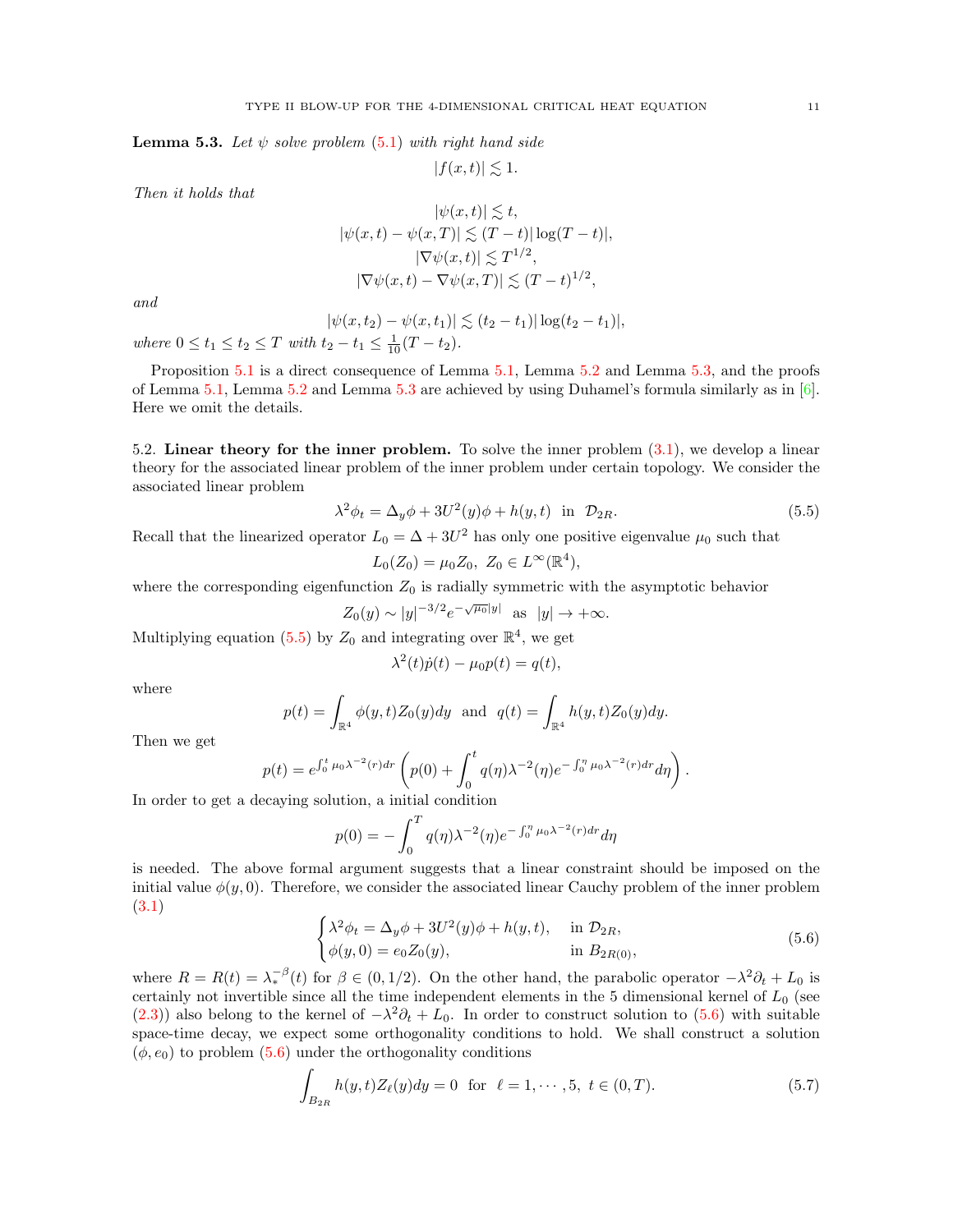Define

<span id="page-11-2"></span>
$$
||h||_{\nu,2+a} := \sup_{(y,t)\in\mathcal{D}_{2R}} \lambda_*^{-\nu}(t)(1+|y|^{2+a})\left[|h(y,t)| + (1+|y|)|\nabla h(y,t)|\right].\tag{5.8}
$$

The construction of such solution is achieved by decomposing the equation into different spherical harmonic modes. Consider an orthonormal basis  $\{\Theta_i\}_{i=0}^{\infty}$  made up of spherical harmonics in  $L^2(\mathbb{S}^3)$ , i.e.

 $\Delta_{\mathbb{S}^3} \Theta_i + \lambda_i \Theta_i = 0$  in  $\mathbb{S}^3$ 

with  $0 = \lambda_0 < \lambda_1 = \cdots = \lambda_4 = 3 < \lambda_5 \leq \cdots$ . More precisely,  $\Theta_0(y) = a_0, \ \Theta_i(y) = a_1 y_i, \ i = 1, \cdots, 4$ for two constants  $a_0$ ,  $a_1$  and

$$
\lambda_i = i(2+i)
$$
 with multiplicity  $\frac{(3+i)!}{6i!}$  for  $i \ge 0$ .

For  $h \in L^2(\mathcal{D}_{2R})$ , we decompose

$$
h(y,t) = \sum_{j=0}^{\infty} h_j(r,t)\Theta_j(y/r), \ r = |y|, \ h_j(r,t) = \int_{\mathbb{S}^3} h(r\theta,t)\Theta_j(\theta)d\theta
$$

and write  $h = h^0 + h^1 + h^{\perp}$  with

$$
h^{0} = h_{0}(r, t), \ h^{1} = \sum_{j=1}^{4} h_{j}(r, t) \Theta_{j}, \ h^{\perp} = \sum_{j=5}^{\infty} h_{j}(r, t) \Theta_{j}.
$$

Also, we decompose  $\phi = \phi^0 + \phi^1 + \phi^\perp$  in a similar form. Then looking for a solution to problem [\(5.6\)](#page-10-3) is equivalent to finding the pairs  $(\phi^0, h^0)$ ,  $(\phi^1, h^1)$ ,  $(\phi^{\perp}, h^{\perp})$  in each mode.

The key linear result for the inner problem is stated as follows.

<span id="page-11-0"></span>**Proposition 5.2.** Let the constants  $a, \nu, \nu_1 \in (0, 1)$ ,  $a_1 \in (1, 2)$ . For  $T > 0$  sufficiently small and any  $h(y, t)$  satisfying  $||h||_{\nu,2+a} < +\infty$ ,  $||h^1||_{\nu_1,2+a_1} < +\infty$  and the orthogonality conditions [\(5.7\)](#page-10-4), there exists a pair  $(\phi, e_0)$  solving  $(5.6)$ , and  $(\phi, e_0) = (\phi[h], e_0[h])$  defines a linear operator of  $h(y, t)$  that satisfies the estimates

$$
|\phi(y,t)| + (1+|y|)|\nabla\phi(y,t)| \lesssim \frac{\lambda_*^{\nu}(t)R^{2-\frac{a}{2}}\sqrt{\log R}}{1+|y|^2}\|h^0\|_{\nu,2+a} \min\{1,R^{2-\frac{a}{2}}\sqrt{\log R}|y|^{-2}\}\n+ \frac{\lambda_*^{\nu_1}(t)}{1+|y|^{a_1}}\|h^1\|_{\nu_1,2+a_1} + \frac{\lambda_*^{\nu}(t)}{1+|y|^a}\|h^{\perp}\|_{\nu,2+a_1}
$$

and

 $|e_0[h]| \lesssim ||h||_{\nu,2+a}$ .

The proof of Proposition [5.2](#page-11-0) can be carried out in a similar manner as in  $[4]$  and  $[8]$ . Note that the restriction  $a_1 \in (1, 2)$  is required to guarantee the integrability in the blow-up argument at translation mode. We leave the proof to the interested reader.

Remark 5.1. If we define the norm

<span id="page-11-1"></span>
$$
\|\phi^0\|_{*,\nu,a} := \sup_{(y,t)\in\mathcal{D}_{2R}} \lambda_*^{-\nu}(t) R^{\frac{a}{2}-2} (\log R)^{-\frac{1}{2}} (1+|y|^2) \left[ |\phi^0(y,t)| + (1+|y|) |\nabla \phi^0(y,t)| \right],\tag{5.9}
$$

then Proposition [5.2](#page-11-0) implies that

$$
\|\phi^0\|_{*,\nu,a} \lesssim \|h^0\|_{\nu,2+a}.
$$

We shall use the norm  $(5.9)$  when we solve the inner-outer gluing system.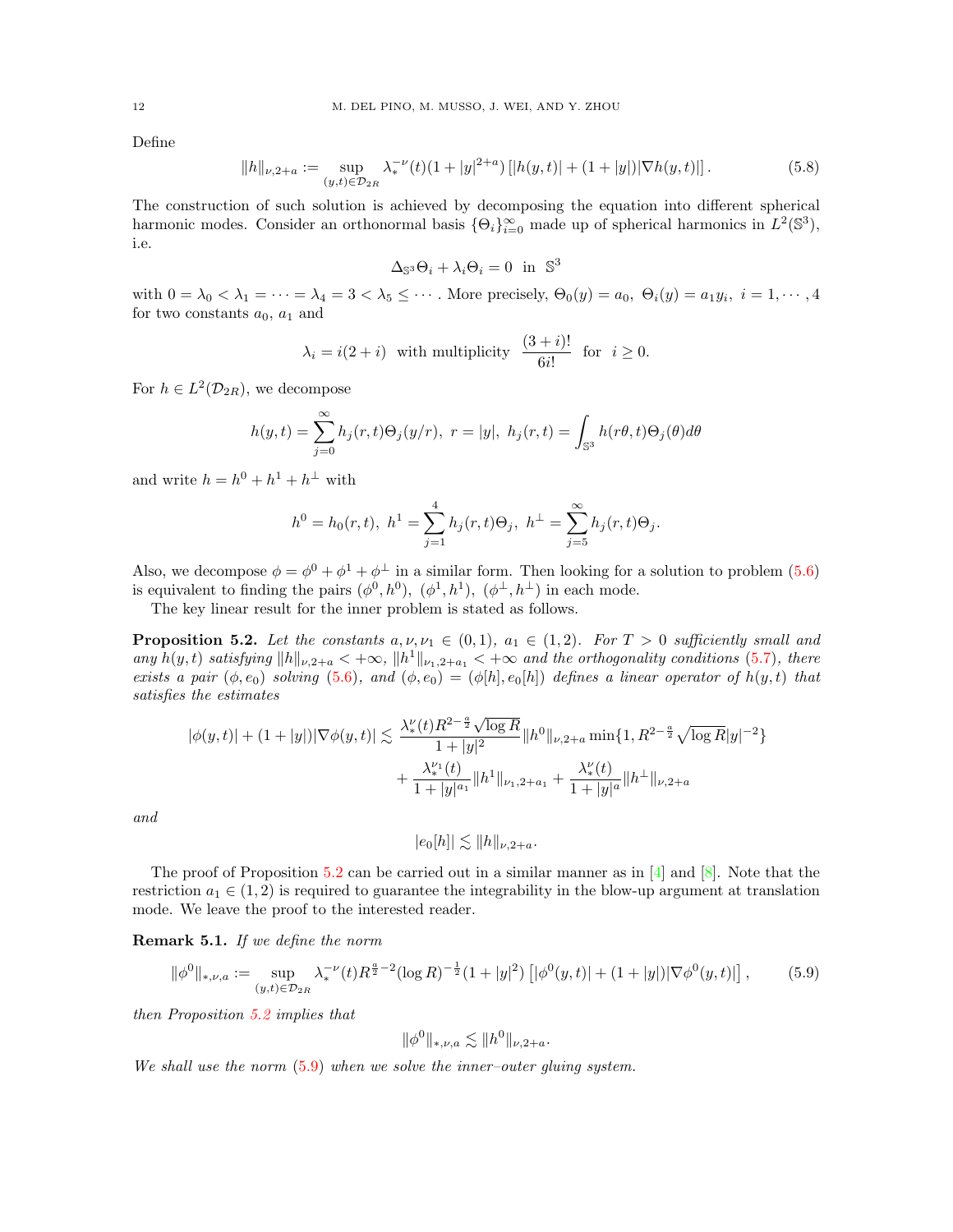### 6. Solving the inner–outer gluing system

<span id="page-12-0"></span>In this section, we shall solve the inner–outer gluing system by the linear theories developed in Section [5,](#page-8-0) and the Schauder fixed point theorem. Our aim is to find a solution  $(\phi, \psi, \lambda, \xi)$  to the inner–outer gluing system in Section [3](#page-4-2) such that the desired blow-up solution is constructed. We shall solve the inner–outer gluing system in the function space  $\mathcal X$  defined in [\(6.52\)](#page-21-0). We first make some assumptions about the parameter functions. Write

$$
\lambda_*(t) = \frac{|\log T|(T-t)}{|\log(T-t)|^2}
$$

and assume that for some numbers  $c_1, c_2 > 0$ ,

$$
c_1|\dot{\lambda}_{\ast}(t)|\leq |\dot{\lambda}(t)|\leq c_2|\dot{\lambda}_{\ast}(t)|\;\;\text{for all}\;\;t\in(0,T).
$$

Throughout the paper, we take  $R(t) = \lambda_*^{-\beta}(t)$  for  $\beta \in (0, 1/2)$ .

In Section [6.1](#page-12-1) and Section [6.2,](#page-15-0) for given  $\|\phi^0\|_{*,\nu,a}$ ,  $\|\phi^1\|_{\nu_1,a_1}$ ,  $\|\phi^{\perp}\|_{\nu,a}$ ,  $\|\psi\|_*,$   $\|Z^*\|_{\infty}$ ,  $\|\lambda\|_F$ ,  $\|\xi\|_G$ bounded, we shall first estimate right hand sides  $\mathcal{G}(\phi, \psi, \lambda, \xi)$  and  $\mathcal{H}(\phi, \psi, \lambda, \xi)$  in the inner and outer problems. Here the above norms are defined in  $(5.9)$ ,  $(5.8)$ ,  $(5.4)$ ,  $(6.50)$  and  $(6.51)$ .

<span id="page-12-1"></span>6.1. The outer problem: estimates of  $G$ . Consider the outer problem

$$
\psi_t = \Delta \psi + \mathcal{G}(\phi, \psi, \lambda, \xi) \text{ in } \Omega \times (0, T)
$$

where

$$
\mathcal{G}(\phi, \psi, \lambda, \xi) := 3\lambda^{-2} (1 - \eta_R) U^2(y) (\Psi_0 + \psi + Z^*)
$$
  
+  $\lambda^{-3} [(\Delta_y \eta_R)\phi + 2\nabla_y \eta_R \cdot \nabla_y \phi - \lambda^2 \phi \partial_t \eta_R]$   
+  $(1 - \eta_R) \mathcal{K}[\lambda, \xi] + (1 - \eta_R) \mathcal{N}(\mathbf{w})$ 

with  $\mathcal{K}[\lambda,\xi]$  and  $\mathcal{N}(\mathbf{w})$  defined in [\(2.9\)](#page-4-1) and [\(3.3\)](#page-5-4) respectively.

In order to apply the linear theory Proposition [5.1,](#page-9-0) we estimate all the terms in  $\mathcal{G}(\phi, \psi, \lambda, \xi)$  in the  $\|\cdot\|_{**}$ -norm, defined in [\(5.3\)](#page-8-2). Define

$$
\mathcal{G}(\phi, \psi, \lambda, \xi) = g_1 + g_2 + g_3
$$

with

$$
g_1 := 3\lambda^{-2} (1 - \eta_R) U^2(y) (\Psi_0 + \psi + Z^*)
$$
  
\n
$$
g_2 := \lambda^{-3} \left[ (\Delta_y \eta_R) \phi + 2 \nabla_y \eta_R \cdot \nabla_y \phi - \lambda^2 \phi \partial_t \eta_R \right]
$$
  
\n
$$
g_3 := (1 - \eta_R) \mathcal{K}[\lambda, \xi] + (1 - \eta_R) \mathcal{N}(\mathbf{w}).
$$

To estimate  $g_1$ , we first estimate the non-local correction  $\Psi_0$  in [\(2.7\)](#page-3-5).

#### Estimates of  $\Psi_0$

Decompose

<span id="page-12-2"></span>
$$
\Psi_0 = -\alpha_0 \int_{-T}^t \dot{\lambda}(s) \frac{1 - e^{-\frac{\zeta^2}{4(t-s)}}}{\zeta^2} ds = -\alpha_0 \left( \int_{-T}^{t - \frac{\zeta^2}{4}} + \int_{t - \frac{\zeta^2}{4}}^t \dot{\lambda}(s) \frac{1 - e^{-\frac{\zeta^2}{4(t-s)}}}{\zeta^2} ds. \tag{6.1}
$$

For the first integral above, we have

• For  $T-t>\frac{\zeta^2}{4}$  $\frac{1}{4}$ , we further decompose

$$
\int_{-T}^{t-\frac{\zeta^2}{4}} \dot{\lambda}(s) \frac{1-e^{-\frac{\zeta^2}{4(t-s)}}}{\zeta^2} ds = \left( \int_{-T}^{t-(T-t)} + \int_{t-(T-t)}^{t-\frac{\zeta^2}{4}} \dot{\lambda}(s) \frac{1-e^{-\frac{\zeta^2}{4(t-s)}}}{\zeta^2} ds \right).
$$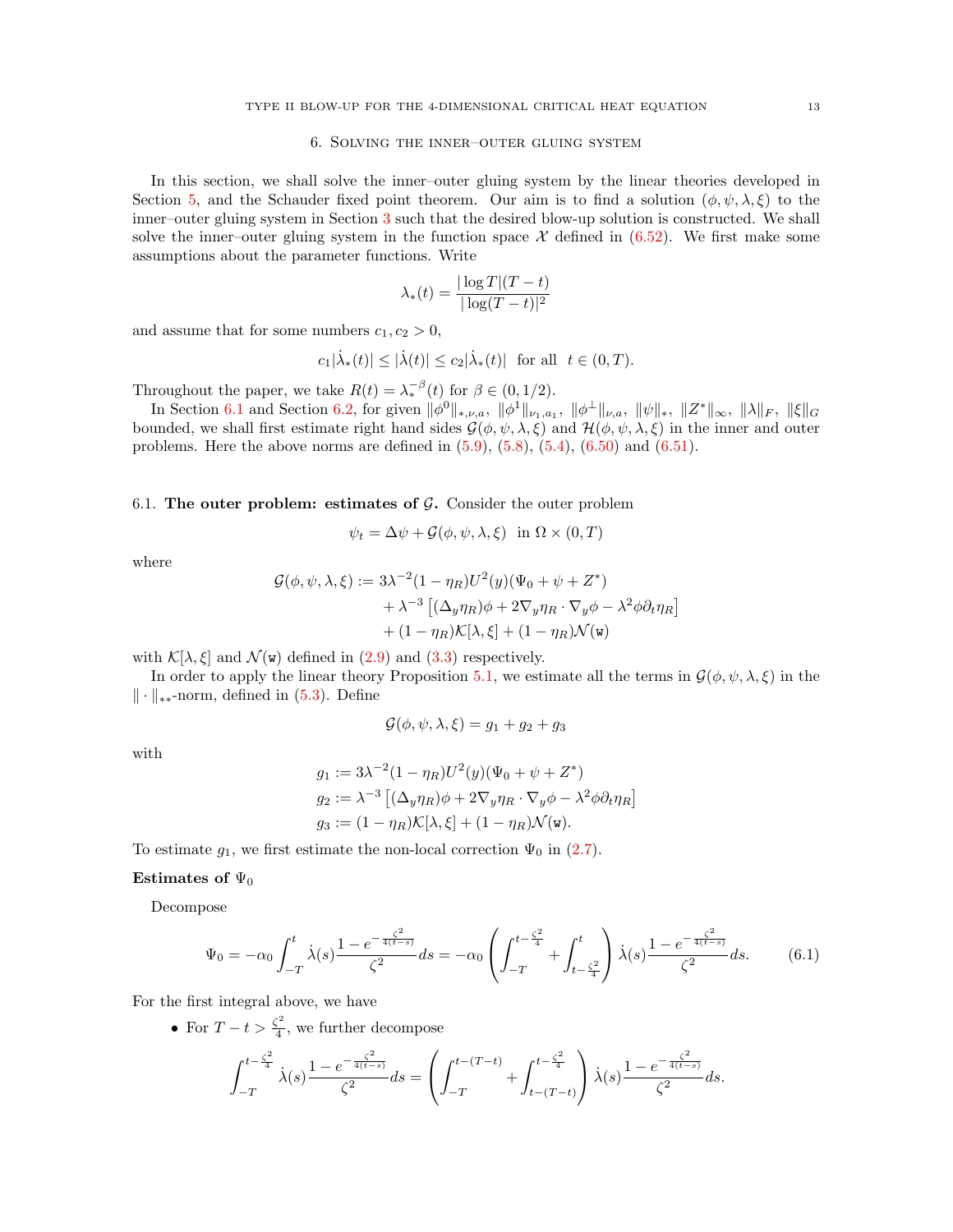Since  $T - s < 2(t - s)$  and  $\frac{\zeta^2}{4(t - s)} < 1$ , we have

$$
\int_{-T}^{t-(T-t)} \dot{\lambda}(s) \frac{1 - e^{-\frac{\zeta^2}{4(t-s)}}}{\zeta^2} ds \lesssim \int_{-T}^{t-(T-t)} \frac{|\dot{\lambda}(s)|}{T-s} ds
$$
  

$$
\lesssim |\log T| \int_{-T}^{t-(T-t)} \frac{1}{(T-s)|\log(T-s)|^2} ds
$$
  

$$
\lesssim |\log T| \left| \frac{1}{|\log 2(T-t)|} - \frac{1}{\log 2T} \right| \lesssim 1.
$$
 (6.2)

Similarly, for the second integral

$$
\int_{t-(T-t)}^{t-\frac{\zeta^2}{4}} \dot{\lambda}(s) \frac{1-e^{-\frac{\zeta^2}{4(t-s)}}}{\zeta^2} ds \lesssim \int_{t-(T-t)}^{t-\frac{\zeta^2}{4}} \frac{|\log T|}{(t-s)| \log (T-s)|^2} ds
$$
\n
$$
\lesssim \frac{|\log T|}{|\log (T-t)|^2} \left| \log \left(\frac{\zeta^2}{4}\right) - \log (T-t) \right| \lesssim |\dot{\lambda}| \left[ \log (\rho^2 + \lambda^2) + 1 \right].
$$
\n(6.3)

• For  $T-t<\frac{\zeta^2}{4}$  $\frac{s^2}{4}$ , since  $s < t - \frac{\zeta^2}{4} < t - (T - t)$ , we evaluate 2

 $\overline{2}$ 

$$
\int_{-T}^{t-\frac{\zeta^2}{4}} \frac{|\dot{\lambda}(s)|}{t-s} ds \lesssim \int_{-T}^{t-(T-t)} \frac{|\dot{\lambda}(s)|}{T-s} ds \lesssim 1. \tag{6.4}
$$

Next we evaluate

<span id="page-13-0"></span>
$$
\int_{t-\frac{\zeta^2}{4}}^{t} \dot{\lambda}(s) \frac{1-e^{-\frac{\zeta^2}{4(t-s)}}}{\zeta^2} ds \lesssim \frac{1}{\zeta^2} \int_{t-\frac{\zeta^2}{4}}^{t} |\dot{\lambda}(s)| ds \lesssim 1.
$$
 (6.5)

Combining  $(6.1)$ – $(6.5)$ , we conclude that

<span id="page-13-3"></span>
$$
|\Psi_0| \lesssim |\dot{\lambda}| \left[ \log(\rho^2 + \lambda^2) + 1 \right]. \tag{6.6}
$$

### Estimate of  $g_1$ .

Since  $\psi \in X_{\psi}$  defined in [\(6.47\)](#page-20-0), we have

$$
g_1 = 3\lambda^{-2} (1 - \eta_R) U^2(y) (\Psi_0 + \psi + Z^*)
$$
  
\$\leq\$ 
$$
\frac{R^{-2}(t)\lambda_*^{\nu-1}(0)R^{-\alpha}(0)|\log T|}{|x - \xi(t)|^2} \chi_{\{|x - \xi(t)| \geq \lambda_* R\}} ||\psi||_*+ \frac{R^{-2}(t)}{|x - \xi(t)|^2} \chi_{\{|x - \xi(t)| \geq \lambda_* R\}} ||Z^*||_{\infty} + \frac{R^{-2}(t)|\log(T - t)|}{|x - \xi(t)|^2} \chi_{\{|x - \xi(t)| \geq \lambda_* R\}} ||\lambda||_{\infty}.
$$

So by the choice of the weight  $\varrho_2$  as in [\(5.2\)](#page-8-3), we get

<span id="page-13-1"></span>
$$
||g_1||_{**} \lesssim T^{\epsilon_0}(||\psi||_{*} + ||Z^*||_{\infty} + ||\dot{\lambda}||_{\infty} + 1)
$$
\n(6.7)

provided

<span id="page-13-2"></span>
$$
\begin{cases} \nu - 1 + \beta(2 + \alpha) - \nu_2 > 0, \\ 2\beta - \nu_2 > 0. \end{cases}
$$
 (6.8)

Here  $\epsilon_0$  is a small positive number.

### Estimate of  $g_2$ .

Due to the cut-off,  $g_2$  is supported in  $\{(x, t) \in \Omega \times (0, T) : \lambda_* R \leq |x - \xi(t)| \leq 2\lambda_* R\}$ , and we compute

$$
g_2 = \lambda^{-3} \left[ (\Delta_y \eta_R) \phi + 2 \nabla_y \eta_R \cdot \nabla_y \phi - \lambda^2 (\partial_t \eta_R) \phi \right]
$$
  
\$\leq \lambda\_\*^{\nu-3} R^{-2-a} \chi\_{\{|x-\xi(t)| \sim \lambda\_\* R\}} \left( \| \phi^0 \|\_{\*,\nu,a} + \| \phi^1 \|\_{\nu\_1,a\_1} + \| \phi^\perp \|\_{\nu,a} \right) \$  
\$\leq R^{\alpha-a} \varrho\_1 \left( \| \phi^0 \|\_{\*,\nu,a} + \| \phi^1 \|\_{\nu\_1,a\_1} + \| \phi^\perp \|\_{\nu,a} \right)\$.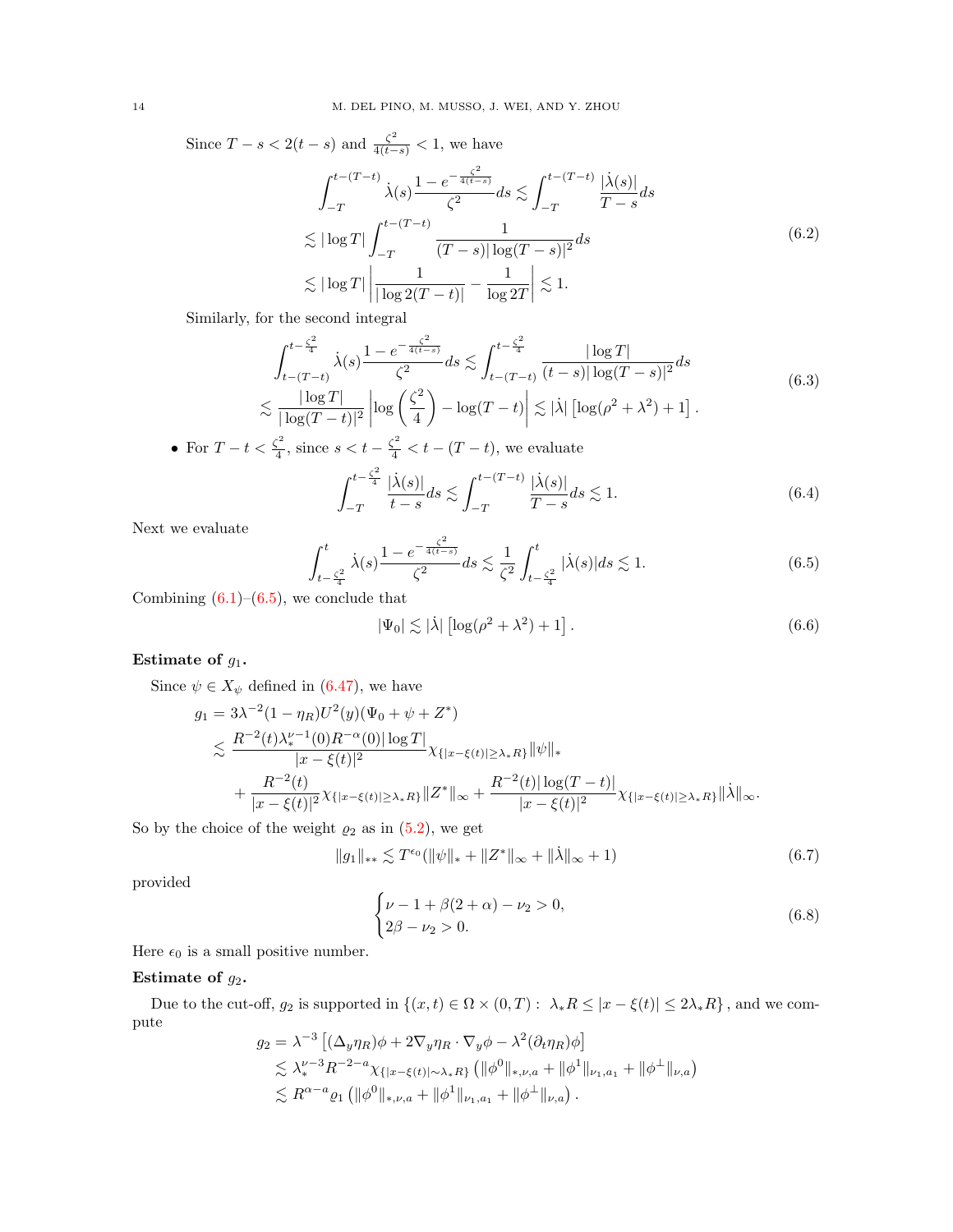So it follows that

<span id="page-14-1"></span>
$$
||g_2||_{**} \lesssim T^{\epsilon_0} (||\phi^0||_{*,\nu,a} + ||\phi^1||_{\nu_1,a_1} + ||\phi^\perp||_{\nu,a})
$$
\n(6.9)

provided

<span id="page-14-2"></span>
$$
0 < \alpha < a < 1. \tag{6.10}
$$

Here  $\epsilon_0$  is a small positive number.

### Estimate of  $g_3$ .

We now estimate  $g_3 = (1 - \eta_R)\mathcal{K}[\lambda, \xi] + (1 - \eta_R)\mathcal{N}(\mathbf{w})$ . Recall from [\(2.9\)](#page-4-1) that

$$
\mathcal{K}[\lambda,\xi] = \frac{2\alpha_0\lambda^{-2}(t)\dot{\lambda}(t)}{(1+|y|^2)^2} + \lambda^{-2}(t)\nabla U(y) \cdot \dot{\xi}(t) - \mathcal{R}[\lambda].
$$

We first estimate  $\mathcal{R}[\lambda]$  defined in [\(2.8\)](#page-4-0). By direct computations similar to the estimate of  $\Psi_0$ , we obtain

<span id="page-14-0"></span>
$$
\mathcal{R}[\lambda] \lesssim |\lambda| \left( \frac{1}{(T-t)(1+|y|^2)} + \frac{\lambda^2}{(T-t)^2} + \frac{1}{\lambda^2 (1+|y|^2)^2} + \frac{\lambda (y \cdot \dot{\xi} + \dot{\lambda})}{T-t} + \frac{y \cdot \dot{\xi} + \dot{\lambda}}{\lambda (1+|y|^2)} \right). \tag{6.11}
$$

We next evaluate the first term  $(1 - \eta_R) \mathcal{K}[\lambda, \xi]$  in  $g_3$  by using [\(6.11\)](#page-14-0). Thanks to the cut-off  $(1 - \eta_R)$ , we get

$$
(1 - \eta_R)\mathcal{K}[\lambda, \xi] = (1 - \eta_R) \left[ \frac{2\alpha_0 \lambda^{-2}(t)\dot{\lambda}(t)}{(1 + |y|^2)^2} + \lambda^{-2}(t)\nabla U(y) \cdot \dot{\xi}(t) - \mathcal{R}[\lambda] \right]
$$
  

$$
\lesssim R^{-2} \lambda_*^{-\nu_2} \|\dot{\lambda}\|_{\infty} \varrho_2 + \lambda_*^{\nu - \nu_2} R^{-1} \varrho_2 \|\xi\|_G + \lambda_*^{1 - \nu_2} \varrho_2 + T^{\epsilon_0} \|\dot{\lambda}\|_{\infty} \varrho_3,
$$

where the  $\|\cdot\|_G$ -norm is defined in [\(6.51\)](#page-21-2). We then see that if

<span id="page-14-4"></span>
$$
\begin{cases} \nu_2 - 2\beta < 0, \\ \beta + \nu - \nu_2 > 0, \\ \nu_2 - 1 < 0, \end{cases} \tag{6.12}
$$

then

<span id="page-14-3"></span>
$$
\|(1 - \eta_R)\mathcal{K}[\lambda, \xi]\|_{**} \lesssim T^{\epsilon_0} \left( \|\dot{\lambda}\|_{\infty} + \|\xi\|_{G} + 1 \right) \tag{6.13}
$$

for some  $\epsilon_0 > 0$ .

For the nonlinear terms, we have

$$
(1 - \eta_R)\mathcal{N}(\mathbf{w}) = (1 - \eta_R) \left[ (U_{\lambda,\xi} + \Psi_0 + \mathbf{w})^3 - U_{\lambda,\xi}^3 - 3U_{\lambda,\xi}^2(\Psi_0 + \mathbf{w}) \right]
$$
  
\n
$$
\lesssim (1 - \eta_R)U_{\lambda,\xi}(\Psi_0 + \mathbf{w})^2
$$
  
\n
$$
\lesssim \frac{\lambda^{-1}(1 - \eta_R)}{1 + |y|^2} \left[ (\lambda^{-1}\eta_R\phi)^2 + \Psi_0^2 + \psi^2 + (Z^*)^2 \right]
$$
  
\n
$$
\lesssim (\lambda_*^{\nu}R^{\alpha - a} \log R \|\phi^0\|_{*,\nu,a}^2 + \lambda_*^{2\nu_1 - \nu}R^{\alpha - 2a_1} \|\phi^1\|_{\nu_{1},a_1}^2 + \lambda_*^{\nu}R^{\alpha - 2a} \|\phi^{\perp}\|_{\nu,a}^2 \right) \varrho_1
$$
  
\n
$$
+ \lambda_*^{1 - \nu_2}(t)\lambda_*^{2\nu - 2}(0)R^{-2\alpha}(0) \|\log T\|^2 \varrho_2 \|\psi\|_{*}^2 + \lambda^{1 - \nu_2}\varrho_2 \|Z^*\|_{\infty}^2
$$
  
\n
$$
+ |\log(T - t)|^2 |\lambda_*|^2 \lambda_*^{1 - \nu_2} \varrho_2.
$$

Therefore, we obtain that for  $\epsilon_0 > 0$ 

<span id="page-14-5"></span>
$$
\|(1 - \eta_R)\mathcal{N}(\mathbf{w})\|_{**} \lesssim T^{\epsilon_0} \left( \|\phi^0\|_{*,\nu,a}^2 + \|\phi^1\|_{\nu_1,a_1}^2 + \|\phi^\perp\|_{\nu,a}^2 + \|\psi\|_*^2 + \|Z^*\|_{\infty}^2 + \|\dot{\lambda}\|_{\infty} + 1 \right) \tag{6.14}
$$

provided

<span id="page-14-6"></span>
$$
\begin{cases} 2\nu_1 - \nu + \beta(2a_1 - \alpha) > 0, \\ \nu_2 < 1, \\ 2\nu - \nu_2 - 1 + 2\alpha\beta > 0. \end{cases}
$$
 (6.15)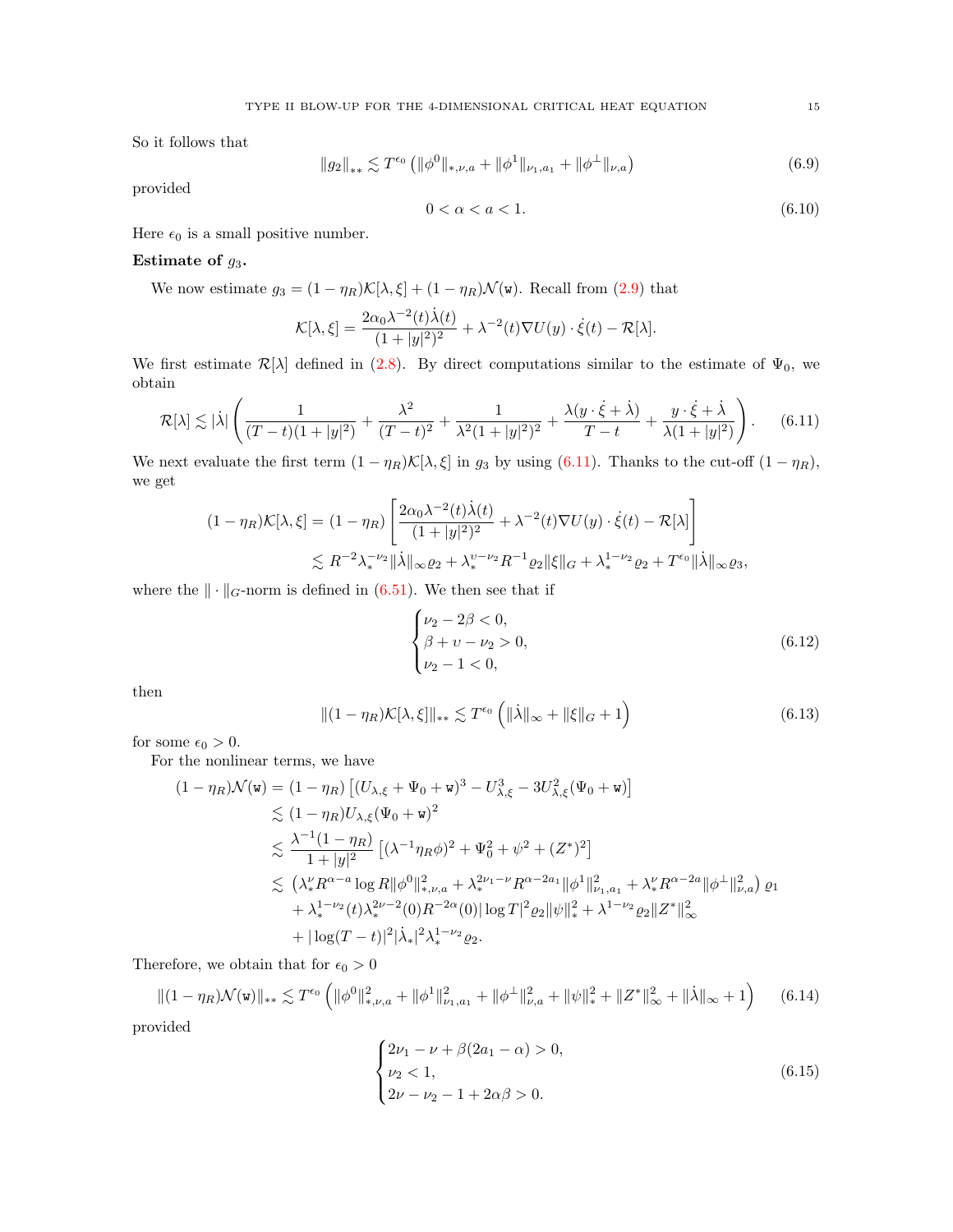Collecting  $(6.7)$ ,  $(6.8)$ ,  $(6.9)$ ,  $(6.10)$ ,  $(6.13)$ ,  $(6.12)$ ,  $(6.14)$  and  $(6.15)$ , we conclude that for a fixed number $\epsilon_0 > 0$ 

<span id="page-15-4"></span>
$$
\|\mathcal{G}\|_{**} \lesssim T^{\epsilon_0} \left( \|\psi\|_{*} + \|Z^*\|_{\infty} + \|\phi^0\|_{*,\nu,a} + \|\phi^1\|_{\nu_1,a_1} + \|\phi^\perp\|_{\nu,a} + \|\lambda\|_{\infty} + \|\xi\|_{G} + 1 \right) \tag{6.16}
$$

if the parameters  $\beta$ ,  $a$ ,  $a_1$ ,  $\alpha$ ,  $\nu$ ,  $\nu_1$ ,  $\nu_2$  are chosen in the following range

$$
\begin{cases}\n\nu - 1 + \beta(2 + \alpha) - \nu_2 > 0, \\
2\beta - \nu_2 > 0, \\
0 < \alpha < a < 1, \\
\beta + \nu - \nu_2 > 0, \\
2\nu_1 - \nu + \beta(2a_1 - \alpha) > 0, \\
\nu_2 < 1, \\
2\nu - \nu_2 - 1 + 2\alpha\beta > 0.\n\end{cases} \tag{6.17}
$$

### <span id="page-15-0"></span>6.2. The inner problem: estimate of  $H$ . Consider the inner problem

$$
\lambda^{2} \phi_{t} = \Delta_{y} \phi + 3U^{2}(y)\phi + \mathcal{H}(\phi, \psi, \lambda, \xi) \text{ in } \mathcal{D}_{2R}
$$

where

$$
\mathcal{H}(\phi, \psi, \lambda, \xi)(y, t) := 3\lambda U^2(y)[\Psi_0 + \psi + Z^*](\lambda y + \xi, t) \n+ \lambda \left[ \lambda(\nabla_y \phi \cdot y + \phi) + \nabla_y \phi \cdot \dot{\xi} \right] \n+ \lambda^3 \mathcal{N}(\mathbf{w}) + \lambda^3 \mathcal{K}[\lambda, \xi]
$$

with  $\mathcal{N}(\mathbf{w})$  and  $\mathcal{K}[\lambda, \xi]$  defined in [\(3.3\)](#page-5-4) and [\(2.9\)](#page-4-1).

 $\parallel$ 

From the linear theory in Section [5.2,](#page-10-0) we know that for  $\mathcal{H} = \mathcal{H}^0 + \mathcal{H}^1 + \mathcal{H}^\perp$  satisfying

$$
\mathcal{H}^{0\,||_{\nu,2+a},\,\|\mathcal{H}^{1\,||_{\nu_{1},2+a_{1}},\,\|\mathcal{H}^{\perp}\|_{\nu,2+a}<+\infty,
$$

there exists a solution  $(\phi^0, \phi^1, \phi^\perp, c^0, c^\ell)$   $(\ell = 1, \dots, 4)$  solving the projected inner problems

<span id="page-15-2"></span>
$$
\begin{cases} \lambda^2 \phi_t^0 = \Delta_y \phi^0 + 3U^2(y)\phi^0 + \mathcal{H}^0(\phi, \psi, \lambda, \xi) + c^0 Z_5 & \text{in } \mathcal{D}_{2R}, \\ \phi^0(\cdot, 0) = 0 & \text{in } B_{2R}, \end{cases}
$$
(6.18)

$$
\begin{cases} \lambda^2 \phi_t^1 = \Delta_y \phi^1 + 3U^2(y)\phi^1 + \mathcal{H}^1(\phi, \psi, \lambda, \xi) + \sum_{\ell=1}^4 c^\ell Z_\ell & \text{in } \mathcal{D}_{2R}, \\ \phi^1(\cdot, 0) = 0 & \text{in } B_{2R}, \end{cases}
$$
(6.19)

<span id="page-15-3"></span>
$$
\begin{cases} \lambda^2 \phi_t^{\perp} = \Delta_y \phi^{\perp} + 3U^2(y)\phi^{\perp} + \mathcal{H}^{\perp}(\phi, \psi, \lambda, \xi) & \text{in } \mathcal{D}_{2R}, \\ \phi^{\perp}(\cdot, 0) = 0 & \text{in } B_{2R}, \end{cases}
$$
(6.20)

and the inner solution  $\phi[\mathcal{H}] = \phi^0[\mathcal{H}^0] + \phi^1[\mathcal{H}^1] + \phi^{\perp}[\mathcal{H}^1]$  with proper space-time decay can be obtained for the inner–outer gluing to be carried out. We first choose all the constants such that

$$
\|\mathcal{H}^0\|_{\nu,2+a},\ \|\mathcal{H}^1\|_{\nu_1,2+a_1},\ \|\mathcal{H}^{\perp}\|_{\nu,2+a} < +\infty.
$$

We have the following estimates.

• By  $(6.6)$ , we have

<span id="page-15-1"></span>
$$
\begin{split} & \left| 3\lambda U^2(y) [\Psi_0(\lambda y + \xi, t) + \psi(\lambda y + \xi, t) + Z^*(\lambda y + \xi, t)] \right| \\ &\leq \frac{\lambda_*(t)}{1 + |y|^4} \left[ |\lambda_*| \left( \log \lambda_* + \log(1 + |y|) \right) + \lambda_*^{\nu - 1}(0) R^{-\alpha}(0) |\log T| ||\psi||_* + \|Z^*||_{\infty} \right]. \end{split} \tag{6.21}
$$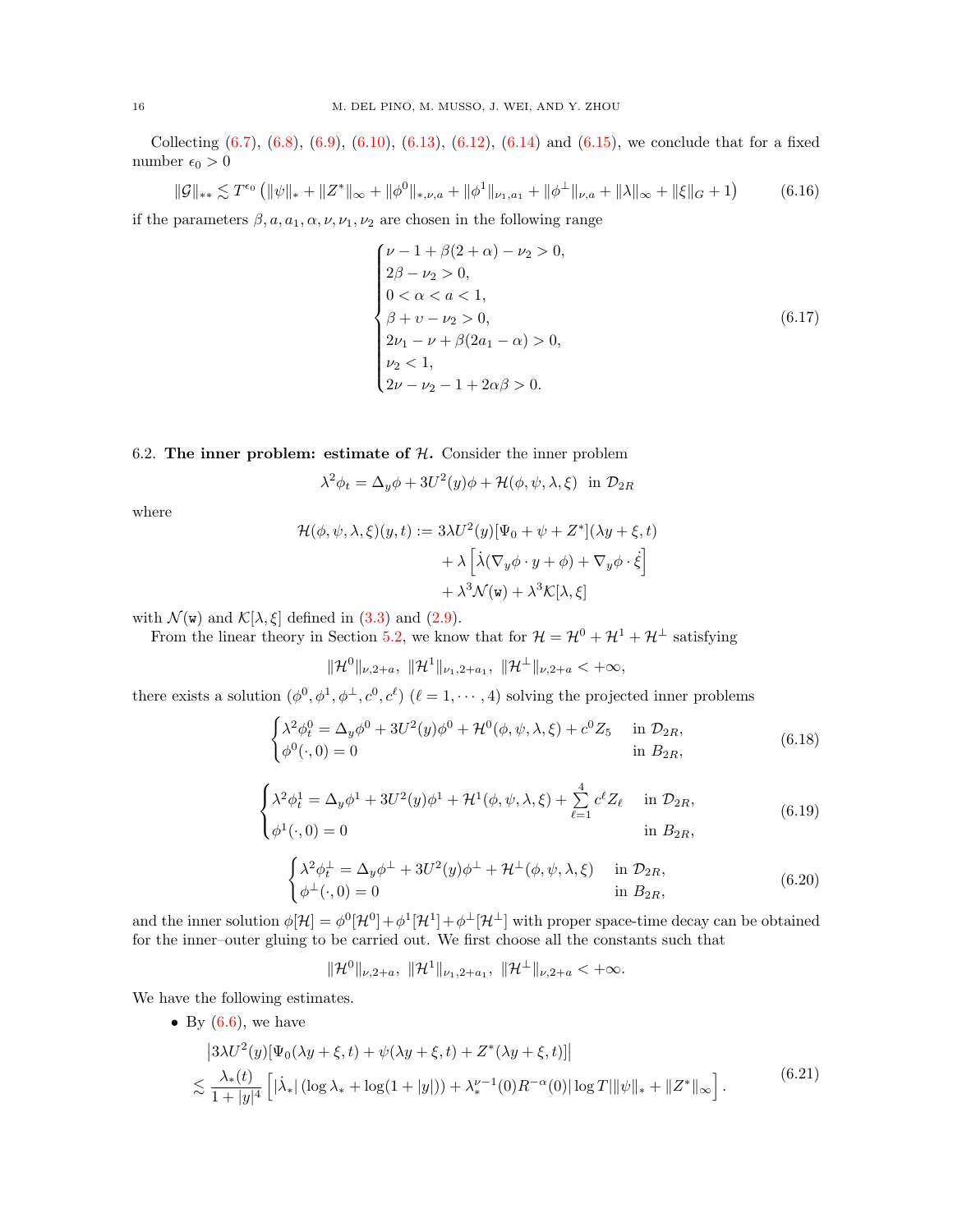• Directly computing, one has

$$
\begin{split}\n&\left|\lambda\left[\dot{\lambda}(\nabla_y\phi\cdot y+\phi)+\nabla_y\phi\cdot\dot{\xi}\right]\right| \\
&\lesssim \lambda_*|\dot{\lambda}_*|\left(\frac{\lambda_*^{\nu}R^{2-\frac{a}{2}}\sqrt{\log R}}{1+|y|^2}\|\phi^0\|_{*,\nu,a}+\frac{\lambda_*^{\nu_1}}{1+|y|^{a_1}}\|\phi^1\|_{\nu_1,a_1}+\frac{\lambda_*^{\nu}}{1+|y|^a}\|\phi^{\perp}\|_{\nu,a}\right) \\
&+\lambda_*|\dot{\xi}|\left(\frac{\lambda_*^{\nu}R^{2-\frac{a}{2}}\sqrt{\log R}}{1+|y|^3}\|\phi^0\|_{*,\nu,a}+\frac{\lambda_*^{\nu_1}}{1+|y|^{1+a_1}}\|\phi^1\|_{\nu_1,a_1}+\frac{\lambda_*^{\nu}}{1+|y|^{1+a}}\|\phi^{\perp}\|_{\nu,a}\right).\n\end{split} \tag{6.22}
$$

• Using  $(6.6)$  and  $(6.11)$ , we evaluate

<span id="page-16-0"></span>
$$
\begin{split}\n&|\lambda^{3}\mathcal{N}(\mathbf{w}) + \lambda^{3}\mathcal{K}[\lambda,\xi]| \\
&\lesssim \left|\frac{\lambda^{2}}{1+|y|^{2}}\left[(\lambda^{-1}\eta_{R}\phi)^{2} + \Psi_{0}^{2} + \psi^{2} + (Z^{*})^{2}\right] + \lambda^{3}\mathcal{K}[\lambda,\xi]\right| \\
&\lesssim \frac{\lambda_{*}^{2\nu}R^{4-a}\log R}{1+|y|^{6}}\|\phi^{0}\|_{*,\nu,a}^{2} + \frac{\lambda_{*}^{2\nu_{1}}}{1+|y|^{2+2a_{1}}}\|\phi^{1}\|_{\nu_{1},a_{1}}^{2} + \frac{\lambda_{*}^{2\nu}}{1+|y|^{2+2a}}\|\phi^{1}\|_{\nu,a}^{2} \\
&+ \frac{\lambda_{*}^{2}}{1+|y|^{2}}|\lambda_{*}|^{2}|\log(T-t)|^{2} + \frac{\lambda_{*}^{2}}{1+|y|^{2}}\|Z^{*}\|_{\infty}^{2} \\
&+ \frac{\lambda_{*}^{2}(t)\lambda_{*}^{2\nu-2}(0)R^{-2\alpha}(0)|\log T|^{2}}{1+|y|^{2}}\|\psi\|_{*}^{2} + \frac{\lambda_{*}\lambda_{*}}{(1+|y|^{2})^{2}} + \frac{\lambda_{*}|\xi|}{1+|y|^{3}} \\
&+ |\lambda_{*}|\left(\frac{\lambda_{*}^{5}}{(T-t)^{2}} + \frac{\lambda_{*}}{(1+|y|^{2})^{2}} + \frac{\lambda_{*}^{4}(y \cdot \xi + \lambda)}{T-t} + \frac{\lambda_{*}^{2}\left(y \cdot \xi + \lambda\right)}{1+|y|^{2}}\right).\n\end{split} \tag{6.23}
$$

From  $(6.21)$ – $(6.23)$ , we obtain

$$
\|\mathcal{H}\|_{\nu,2+a} \lesssim \lambda_*^{1-\nu} |\dot{\lambda}_*| |\log(T-t)| + \lambda_*^{1-\nu}(t) \lambda_*^{\nu-1}(0) R^{-\alpha}(0) |\log T| \|\psi\|_* + \lambda_*^{1-\nu} \|Z^*\|_{\infty} + \lambda_* |\dot{\lambda}_*| R^{2+\frac{a}{2}} \sqrt{\log R} \|\phi^0\|_{*,\nu,a} + \lambda_*^{1+\nu_1-\nu} |\dot{\lambda}_*| R^{2+a-a_1} \|\phi^1\|_{\nu_1,a_1} + \lambda_* |\dot{\lambda}_*| R^2 \|\phi^\perp\|_{\nu,a} + \lambda_*^{\nu} R^{4-a} \log R \|\phi^0\|_{*,\nu,a}^2 + \lambda_*^{2\nu_1-\nu} \|\phi^1\|_{\nu_1,a_1}^2 + \lambda_*^{\nu} \|\phi^\perp\|_{\nu,a}^2 + \lambda_*^{2-\nu} |\dot{\lambda}_*|^2 |\log(T-t)|^2 R^a + \lambda_*^{2-\nu} R^a \|Z^*\|_{\infty}^2 + \lambda_*^{2-\nu}(t) R^a(t) \lambda_*^{2\nu-2}(0) R^{-2\alpha}(0) |\log T|^2 \|\psi\|_{*}^2 + \lambda_*^{1-\nu} |\dot{\lambda}_*| + \lambda_*^{1-\nu} |\dot{\xi}| + |\dot{\lambda}_*| \left( \frac{\lambda_*^{5-\nu}}{(T-t)^2} R^{2+a} + \lambda_*^{1-\nu} + \frac{\lambda_*^{4-\nu} R^{2+a}(R|\dot{\xi}| + \dot{\lambda})}{T-t} \right. + \lambda_*^{2-\nu} R^a(R|\dot{\xi}| + \dot{\lambda}) \right)
$$

from which we conclude that for some fixed  $\epsilon_0 > 0$ 

<span id="page-16-1"></span> $\|\mathcal{H}\|_{\nu,2+a}\lesssim T^{\epsilon_{0}}\left(\|\phi^{0}\|_{*,\nu,a}+\|\phi^{1}\|_{\nu_{1},a_{1}}+\|\phi^{ \perp}\|_{\nu,a}+\|\psi\|_{*}+\|Z^{*}\|_{\infty}+\|\lambda\|_{\infty}+\|\xi\|_{G}+1\right)$ (6.24) provided

$$
\begin{cases}\n0 < \nu < 1, \\
1 - \beta(2 + \frac{a}{2}) > 0, \\
1 + \nu_1 - \nu - \beta(2 + a - a_1) > 0, \\
1 - 2\beta > 0, \\
\nu - \beta(4 - a) > 0, \\
2\nu_1 - \nu > 0, \\
2 - \nu - a\beta > 0, \\
\nu - \beta(a - 2\alpha) > 0, \\
2 - \nu - \beta(1 + a) > 0.\n\end{cases} \tag{6.25}
$$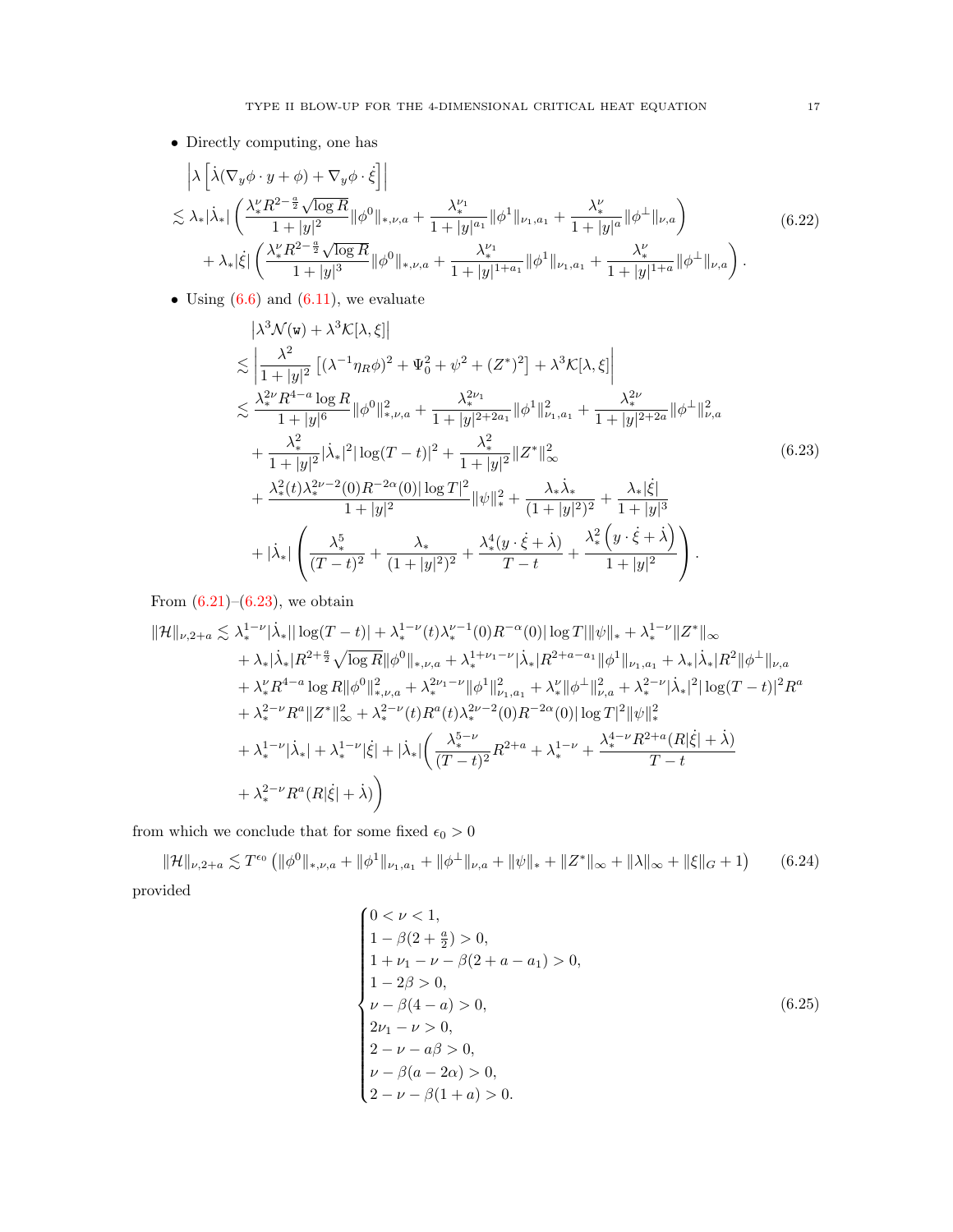Similar computations give that for some fixed  $\epsilon_0 > 0$ 

<span id="page-17-3"></span>
$$
\|\mathcal{H}^1\|_{\nu_1,2+a_1} \lesssim T^{\epsilon_0} \left( \|\phi^1\|_{\nu_1,a_1} + \|\psi\|_{*} + \|Z^*\|_{\infty} + \|\lambda\|_{\infty} + \|\xi\|_{G} + 1 \right) \tag{6.26}
$$

provided

$$
\begin{cases}\n0 < \nu_1 < 1, \\
\nu - \nu_1 + \alpha \beta > 0, \\
2 - \nu_1 - a_1 \beta > 0, \\
2\nu - \nu_1 + 2\alpha \beta - a_1 \beta > 0, \\
1 - \nu_1 - \beta(a_1 - 1) > 0.\n\end{cases} \tag{6.27}
$$

6.3. The parameter problems. From  $(6.18)$ – $(6.20)$ , it remains to adjust the parameter functions  $\lambda(t)$ ,  $\xi(t)$  such that

$$
c^0[\lambda, \xi, \Psi^*] = 0, c^{\ell}[\lambda, \xi, \Psi^*] = 0, \ell = 1, \cdots, 4, \forall t \in (0, T),
$$

where

<span id="page-17-1"></span>
$$
c^{0}[\lambda, \xi, \Psi^{*}] = -\frac{\int_{B_{2R}} \mathcal{H}Z_{5}dy}{\int_{B_{2R}} |Z_{5}|^{2}dy},
$$
\n(6.28)

<span id="page-17-0"></span>
$$
c^{\ell}[\lambda, \xi, \Psi^*] = -\frac{\int_{B_{2R}} \mathcal{H} Z_{\ell} dy}{\int_{B_{2R}} |Z_{\ell}|^2 dy} \quad \text{for} \quad \ell = 1, \cdots, 4. \tag{6.29}
$$

It turns out that we can easily achieve at the translation mode  $(6.29)$ , but the scaling mode  $(6.28)$  is more delicate.

6.3.1. The reduced problem of  $\xi(t)$ . We first consider the reduced equation for  $\xi(t)$ . Observe that [\(6.29\)](#page-17-0) is equivalent to

$$
\int_{B_{2R}} \mathcal{H}(\phi, \psi, \lambda, \xi)(y, t) Z_{\ell}(y) dy = 0, \text{ for all } t \in (0, T), \ell = 1, \cdots, 4.
$$

Write  $\Psi^* = \psi + Z^*$  and  $\xi(t) = (\xi_1(t), \cdots, \xi_4(t))$ . Then for  $\ell = 1, \cdots, 4$ ,

$$
\int_{B_{2R}} \mathcal{H}(\phi, \psi, \lambda, \xi)(y, t) Z_{\ell}(y) dy = 0
$$

give that

<span id="page-17-2"></span>
$$
\dot{\xi}_{\ell} = b_{\ell}[\lambda, \xi, \phi, \Psi^*],\tag{6.30}
$$

where

$$
b_{\ell}[\lambda,\xi,\phi,\Psi^*] = \int_{B_{2R}} \left( \mathcal{H}[\lambda,\xi,\phi,\Psi^*](y,t) - \lambda U_{y_{\ell}}(y)\dot{\xi}_{\ell} \right) Z_{\ell}(y) dy.
$$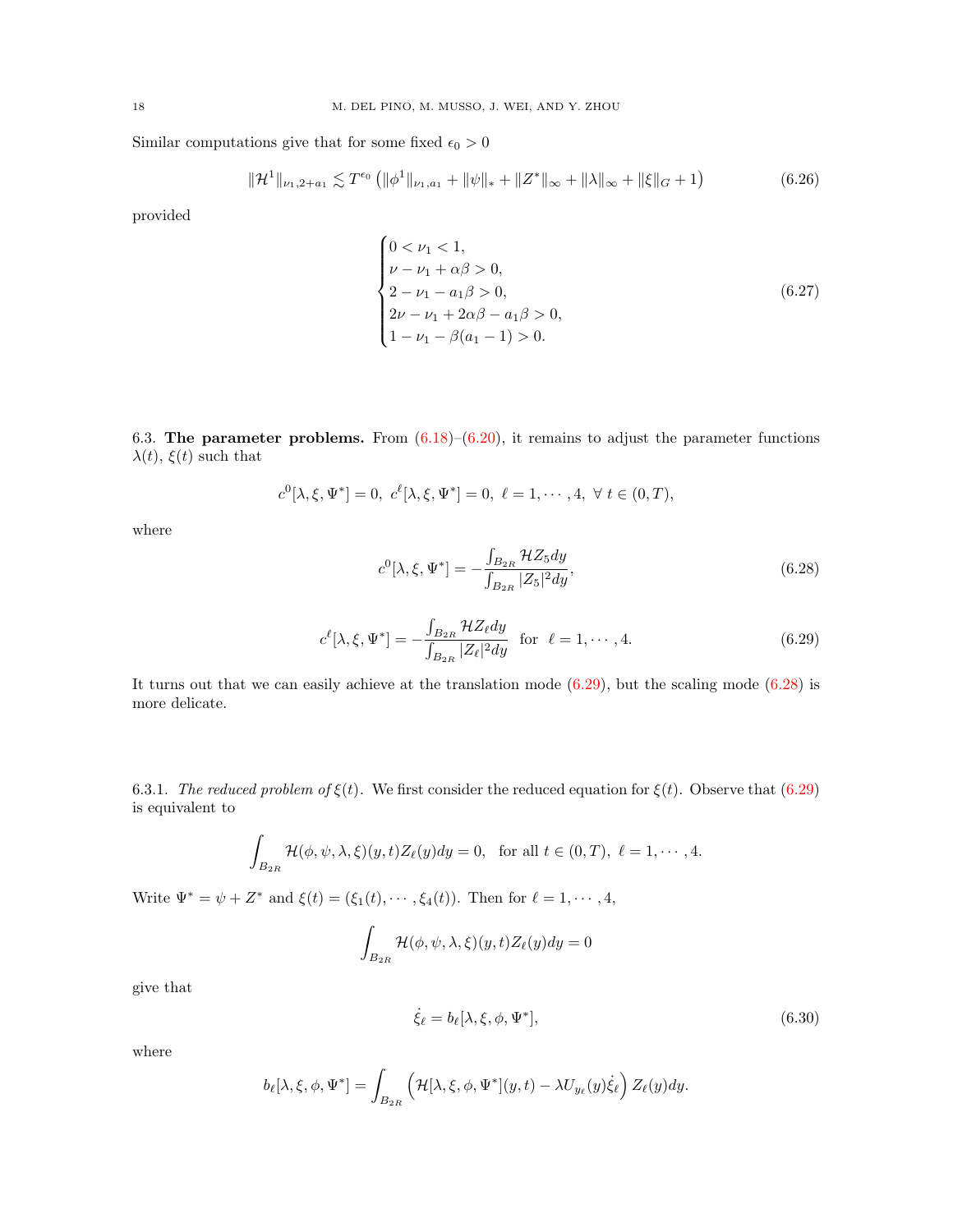Furthermore, the size of  $b_{\ell}[\lambda, \xi, \phi, \Psi^*]$  is controlled by

<span id="page-18-0"></span>
$$
|b_{\ell}[\lambda,\xi,\phi,\Psi^*]|\lesssim \left(\lambda_*|\dot{\lambda}_*||\log(T-t)|+\lambda_*||Z^*||_{\infty}\right)(1+O(R^{-3}))
$$
  
+  $\lambda_*(t)\lambda_*^{\nu-1}(0)R^{-\alpha}(0)||\log T||\psi||_*(1+O(R^{-3}))$   
+  $\lambda_*^{1+\nu}|\dot{\lambda}_*||R^{2-\frac{\alpha}{2}}\sqrt{\log R}||\phi^0||_{*,\nu,a}(1+O(R^{-1})) + \lambda_*^{1+\nu_1}|\dot{\lambda}_*|||\phi^1||_{\nu_1,a_1}(1+O(R^{1-\alpha}))$   
+  $\lambda_*^{1+\nu_1}|\dot{\lambda}_*|||\phi^{\perp}||_{\nu,a}(1+O(R^{1-\alpha})) + \lambda_*^{1+\nu_1}|\dot{\xi}|R^{2-\frac{\alpha}{2}}\sqrt{\log R}||\phi^0||_{*,\nu,a}(1+O(R^{-2}))$   
+  $\lambda_*^{1+\nu_1}|\dot{\xi}||\phi^1||_{\nu_1,a_1}(1+O(R^{-a})) + \lambda_*^{1+\nu_1}|\dot{\xi}||\phi^{\perp}||_{\nu,a}(1+O(R^{-a}))$   
+  $\lambda_*^2|\dot{\lambda}_*|^2|\log(T-t)|^2(1+O(R^{-1})) + \lambda_*^{2\nu}R^{4-\alpha}\log R||\phi^0||_{*,\nu,a}^2(1+O(R^{-5}))$   
+  $\lambda_*^{2\nu_1}||\phi^1||_{\nu_1,a_1}^2(1+O(R^{-1-2a_1})) + \lambda_*^{2\nu}||\phi^{\perp}||_{\nu,a}^2(1+O(R^{-1-a}))$   
+  $\lambda_*^2(t)\lambda_*^{2\nu-2}(0)R^{-2\alpha}(0)|\log T|^2||\psi||_*(1+O(R^{-1}))$   
+  $\lambda_*^2||Z^*||_{\infty}^2(1+O(R^{-1})) + \lambda_*|\dot{\lambda}_*(1+O(R^{-3}))$   
+  $\lambda_*^2|\dot{\lambda}_*(1+O(R^{-1})) + \lambda_*^3|\dot{\lambda}_*(R+\lambda_*^3|\dot{\lambda}_*(|R^2 + \lambda_*^2|\dot{\lambda}_*(|R(1+O(R^{-1}))).$  (6.31)

Next, we analyze the reduced problem [\(6.30\)](#page-17-2), which defines operators  $\Xi_{\ell}$  ( $\ell = 1, \cdots, 4$ ) that return the solutions  $\xi_\ell$  ( $\ell = 1, \dots, 4$ ) respectively. Here we write

<span id="page-18-3"></span>
$$
\Xi = (\Xi_1, \Xi_2, \Xi_3, \Xi_4) \tag{6.32}
$$

and  $\xi(t) = q + \xi^1(t)$  where  $q = (q_1, \dots, q_4)$  is a prescribed point in  $\Omega$ . We shall solve  $\xi^1(t)$  under the norm

$$
\|\xi\|_G = \|\xi\|_{L^\infty(0,T)} + \sup_{t\in(0,T)} \lambda_*^{-\upsilon}(t) |\dot{\xi}(t)|
$$

for some fixed  $v \in (0, 1)$ . From  $(6.30)$ , we have

$$
|\xi_{\ell}(t)| \leq |q_{\ell}| + ||b_{\ell}[\lambda, \xi, \phi, \Psi^*]||_{L^{\infty}(0,T)} (T-t).
$$

Therefore, we obtain

<span id="page-18-1"></span>
$$
\|\Xi_{\ell}\|_{G} \le |q_{\ell}| + (T - t)^{-\upsilon} \|b_{\ell}[\lambda, \xi, \phi, \Psi^*]\|_{L^{\infty}(0,T)}.
$$
\n(6.33)

By  $(6.31)$  and  $(6.33)$ , we conclude that for some constant  $C > 0$ 

<span id="page-18-4"></span>
$$
\|\Xi_{\ell}\|_{G} \le |q_{\ell}| + C(T-t)^{-\upsilon} \Bigg[ \lambda_{*}(t)\lambda_{*}^{\nu-1}(0)R^{-\alpha}(0)|\log T||\psi\|_{*} + \lambda_{*} \|Z^{*}\|_{\infty} \n+ \lambda_{*}^{1+\nu}R^{2-\frac{a}{2}}\left(|\lambda_{*}|+|\dot{\xi}|\right)\sqrt{\log R}\|\phi^{0}\|_{*,\nu,a} + \lambda_{*}^{1+\nu_{1}}\left(|\lambda_{*}|+|\dot{\xi}|\right)\|\phi^{1}\|_{\nu_{1},a_{1}} \n+ \lambda_{*}^{1+\nu}\left(|\lambda_{*}|R^{1-a}+|\dot{\xi}|\right)\|\phi^{\perp}\|_{\nu,a} + \lambda_{*}^{2\nu}R^{4-a}\log R\|\phi^{0}\|_{*,\nu,a}^{2} + \lambda_{*}^{2\nu_{1}}\|\phi^{1}\|_{\nu_{1},a_{1}}^{2} + \lambda_{*}^{2\nu}\|\phi^{\perp}\|_{\nu,a}^{2} \n+ \lambda_{*}|\lambda_{*}||\log(T-t)| + \left(\lambda_{*}^{1+\nu+\nu}R^{\frac{10-2a}{3}} + \lambda_{*}^{2+\nu}|\lambda_{*}|R\right)\|\xi\|_{G}\Bigg].
$$
\n(6.34)

<span id="page-18-2"></span>6.3.2. The reduced problem of  $\lambda(t)$ . Since the reduced problem of  $\lambda(t)$  is essentially the same as that of  $[6]$ , we shall follow the strategy and logic in  $[6]$ .

Direct computations show that  $(6.28)$  gives a non-local integro-differential equation

$$
\int_{-T}^{t} \frac{\dot{\lambda}(s)}{t-s} \Gamma\left(\frac{\lambda^2(t)}{t-s}\right) ds + \mathbf{c_0} \dot{\lambda} = a[\lambda, \xi, \Psi^*](t) + \mathbf{a}_r[\lambda, \xi, \phi, \Psi^*](t),\tag{6.35}
$$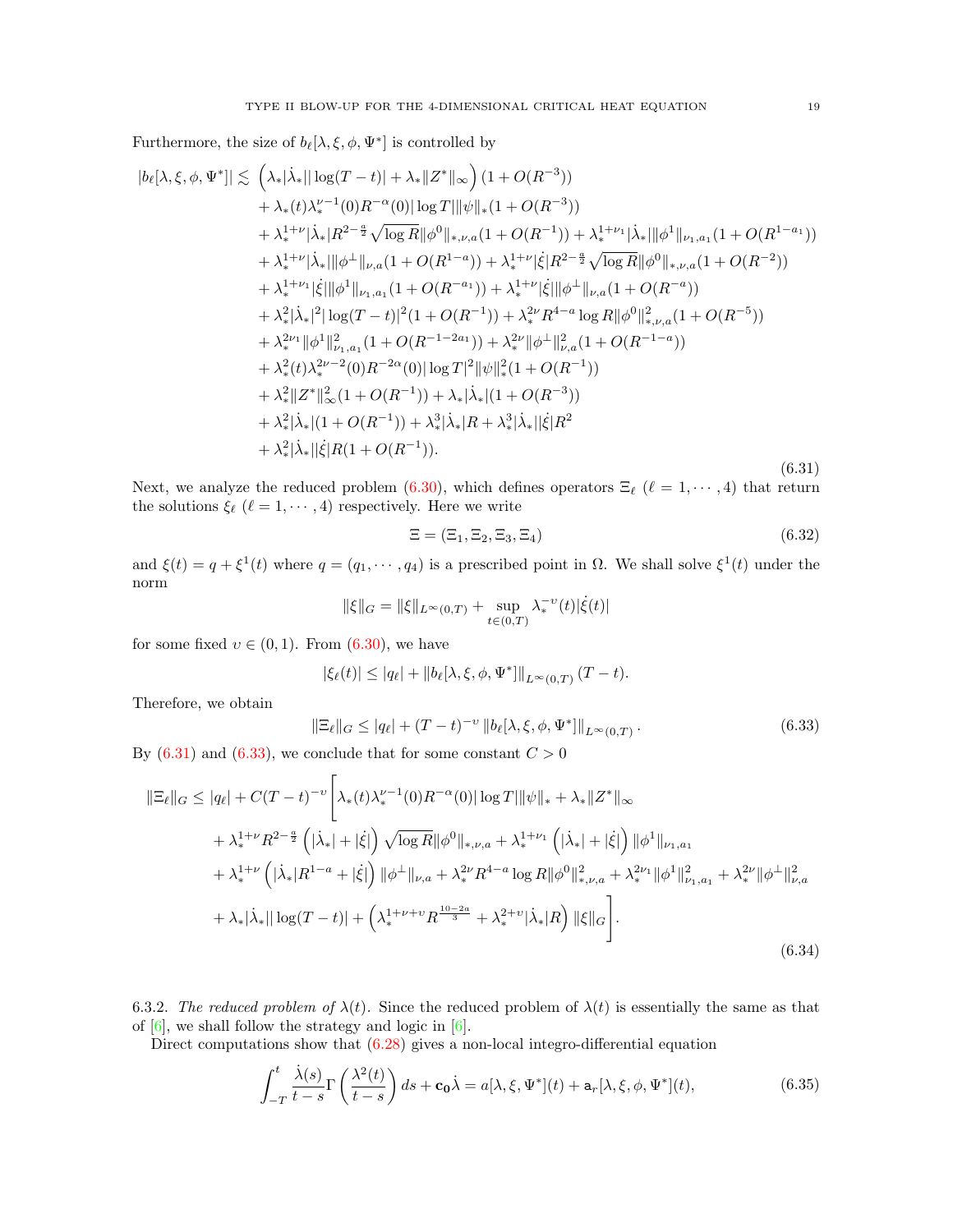where  $\mathbf{c_0} = 2\alpha_0 \int_{\mathbb{R}^4} \frac{Z_5(y)}{(1+|y|^2)^2} dy,$ 

$$
a[\lambda, \xi, \Psi^*] = -\int_{B_{2R}} 3U^2(y) \left(\Psi_0 + \Psi^*\right) Z_5(y) dy, \tag{6.36}
$$

and the remainder term  $a_r[\lambda, \xi, \phi, \Psi^*](t)$  turns out to be smaller order and is controlled by

$$
|a_r[\lambda, \xi, \phi, \Psi^*](t)| \lesssim \lambda_*^{\nu} R^{2-\frac{a}{2}} \left( |\dot{\lambda}_*| |\log(T-t)| + |\dot{\xi}| \right) \sqrt{\log R} ||\phi^0||_{*,\nu,a} + \lambda_*^{\nu} \left( |\dot{\lambda}_*| R^{2-a_1} + |\dot{\xi}| \right) ||\phi^1||_{\nu_1,a_1} + \lambda_*^{\nu} \left( |\dot{\lambda}_*| R^{2-a} + |\dot{\xi}| R^{1-a} \right) ||\phi^{\perp}||_{\nu,a} + \lambda_*^{2\nu-1} R^{4-a} \log R ||\phi^0||_{*,\nu,a}^2 + \lambda_*^{2\nu_1-1} ||\phi^1||_{\nu_1,a_1}^2 + \lambda_*^{2\nu-1} R^{2-2a} ||\phi^{\perp}||_{\nu,a}^2 + \lambda_* |\dot{\lambda}_*|^2 |\log(T-t)|^3 + \lambda_* |\log(T-t)| ||Z^*||_{\infty}^2 + \lambda_* (t) |\log(T-t)| \lambda_*^{2\nu-2}(0) R^{-2\alpha}(0) |\log T|^2 ||\psi||_*^2.
$$

To solve  $\lambda(t)$ , we introduce the following norms

$$
||f||_{\Theta,l} := \sup_{t \in [0,T]} \frac{|\log(T-t)|^l}{(T-t)^{\Theta}} |f(t)|,
$$
  
where  $f \in C([-T,T]; \mathbb{R})$  with  $f(T) = 0$ , and  $\Theta \in (0,1), l \in \mathbb{R}$ .

$$
[g]_{\gamma,m,l} := \sup_{I_T} \frac{|\log(T-t)|^l}{(T-t)^m(t-s)^\gamma} |g(t) - g(s)|,
$$
  
where  $I_T = \{-T \le s \le t \le T : t-s \le \frac{1}{10}(T-t)\}, g \in C([-T,T];\mathbb{R})$  with  $g(T) = 0$  and  
 $0 < \gamma < 1, m > 0, l \in \mathbb{R}.$ 

Also, we define

•

<span id="page-19-1"></span>
$$
\mathcal{B}_0[\lambda](t) := \int_{-T}^t \frac{\dot{\lambda}(s)}{t-s} \Gamma\left(\frac{\lambda^2(t)}{t-s}\right) ds + \mathbf{c}_0 \dot{\lambda}
$$
(6.37)

and write

$$
c^{0}[\mathcal{H}] = \frac{\mathcal{B}_{0}[\lambda] - (a[\lambda, \xi, \Psi^*] + \mathbf{a}_{r}[\lambda, \xi, \phi, \Psi^*])}{\int_{B_{2R}} |Z_5(y)|^2 dy}.
$$
\n(6.38)

We invoke a key proposition proved in [\[6\]](#page-24-16) concerning the solvability of  $\lambda(t)$ .

<span id="page-19-2"></span>**Proposition 6.1.** Let  $\omega, \Theta \in (0, \frac{1}{2})$ ,  $\gamma \in (0, 1)$ ,  $m \leq \Theta - \gamma$  and  $l \in \mathbb{R}$ . If  $a(t)$  satisfies  $a(T) < 0$  with  $1/C \leq a(T) \leq C$  for some constant  $C > 1$ , and

<span id="page-19-3"></span>
$$
T^{\Theta} |\log T|^{1+c-l} ||a(\cdot) - a(T)||_{\Theta, l-1} + [a]_{\gamma, m, l-1} \le C_1
$$
\n(6.39)

for some  $c > 0$ , then there exist two operators  $P$  and  $\mathcal{R}_0$  such that  $\lambda = P[a] : [-T, T] \to \mathbb{R}$  satisfies

$$
\mathcal{B}_0[\lambda](t) = a(t) + \mathcal{R}_0[a](t) \tag{6.40}
$$

with

$$
|\mathcal{R}_0[a](t)| \lesssim \left( T^{\frac{1}{2}+c} + T^{\Theta} \frac{\log |\log T|}{|\log T|} ||a(\cdot) - a(T)||_{\Theta, l-1} + [a]_{\gamma, m, l-1} \right) \frac{(T-t)^{m+(1+\omega)\gamma}}{|\log (T-t)|^l}.
$$

6.4. Inner–outer gluing system. By the discussions in Section [6.3.2,](#page-18-2) we transform the inner–outer problems [\(3.1\)](#page-5-3), [\(3.4\)](#page-5-2) into the problems of finding solutions  $(\psi, \phi^0, \phi^1, \phi^{\perp}, \lambda, \xi)$  solving the following inner–outer gluing system

<span id="page-19-0"></span>
$$
\begin{cases}\n\psi_t = \Delta \psi + \mathcal{G}(\phi^0 + \phi^1 + \phi^\perp, \psi + Z^*, \lambda, \xi), & \text{in } \Omega \times (0, T), \\
\psi = 0, & \text{on } \partial \Omega \times (0, T), \\
\psi(x, 0) = 0, & \text{in } \Omega,\n\end{cases}
$$
\n(6.41)

<span id="page-19-4"></span>
$$
\begin{cases} \lambda^2 \phi_t^0 = \Delta_y \phi^0 + 3U^2(y)\phi^0 + \mathcal{H}^0(\phi, \psi, \lambda, \xi) + \tilde{c}^0[\mathcal{H}^0]Z_5 & \text{in } \mathcal{D}_{2R}, \\ \phi^0(\cdot, 0) = 0 & \text{in } B_{2R}, \end{cases}
$$
(6.42)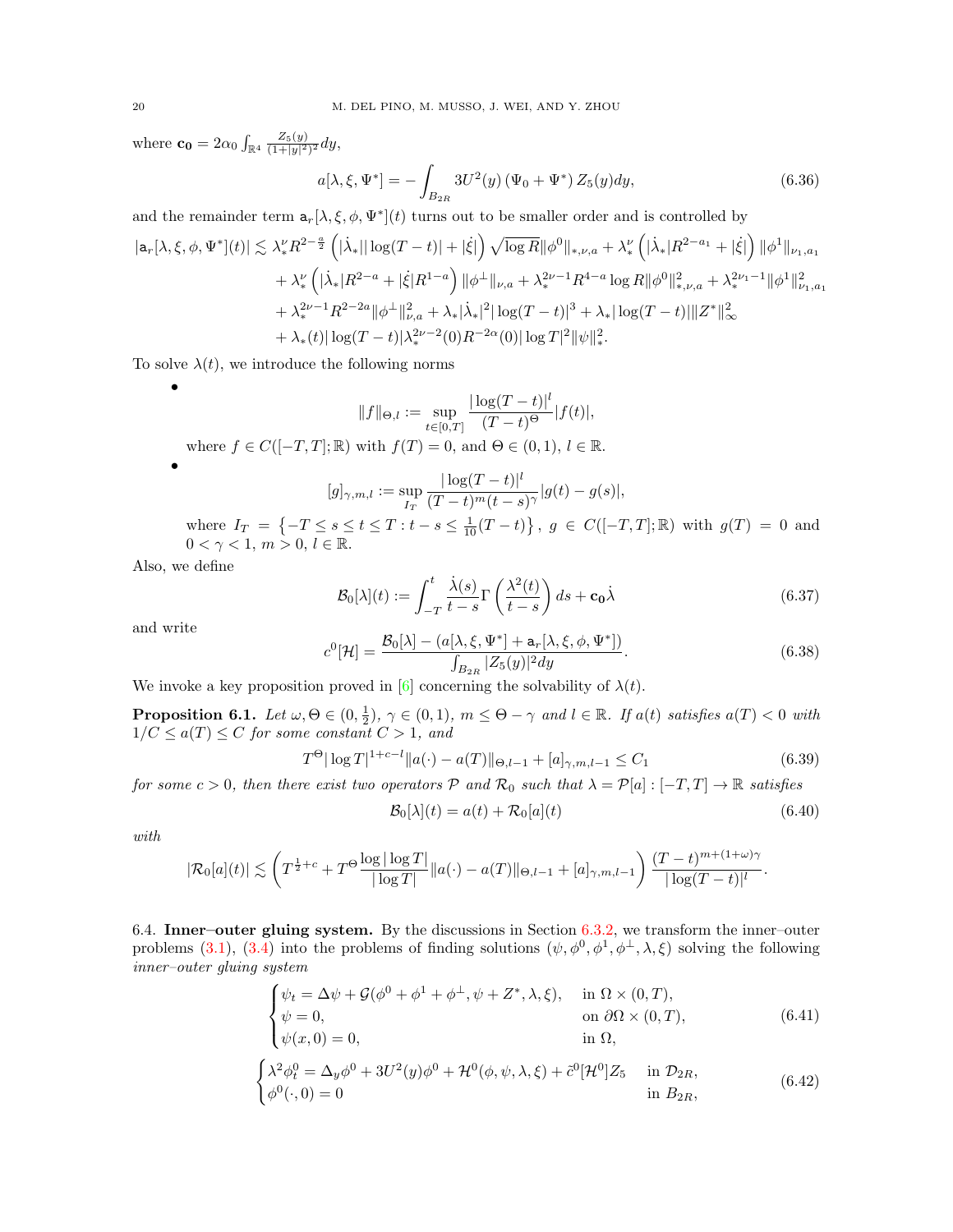<span id="page-20-4"></span>
$$
\begin{cases} \lambda^2 \phi_t^1 = \Delta_y \phi^1 + 3U^2(y)\phi^1 + \mathcal{H}^1(\phi, \psi, \lambda, \xi) + \sum_{\ell=1}^4 c^{\ell} [\mathcal{H}^1] Z_{\ell} & \text{in } \mathcal{D}_{2R}, \end{cases}
$$
(6.43)

$$
\begin{aligned}\n\oint \phi^1(\cdot,0) &= 0 & \text{in } B_{2R}, \\
\int \lambda^2 \phi_t^{\perp} &= \Delta_y \phi^{\perp} + 3U^2(y)\phi^{\perp} + \mathcal{H}^{\perp}(\phi,\psi,\lambda,\xi) + c_*^0[\lambda,\xi,\Psi^*]Z_5 & \text{in } \mathcal{D}_{2R},\n\end{aligned}
$$

<span id="page-20-2"></span>
$$
\begin{cases}\n\gamma_{\varphi_t} & \text{for } (\varphi, \varphi, \eta, \eta, \zeta) + \varphi_{\varphi_t}(\eta, \zeta, 1) = 0 \\
\phi^{\perp}(\cdot, 0) = 0 & \text{in } B_{2R},\n\end{cases}
$$
\n(6.44)

<span id="page-20-1"></span>
$$
c^{0}[\mathcal{H}](t) - \tilde{c}^{0}[\lambda, \xi, \Psi^{*}](t) = 0 \text{ for all } t \in (0, T), \tag{6.45}
$$

$$
c^{1}[\mathcal{H}](t) = 0 \quad \text{for all} \quad t \in (0, T), \tag{6.46}
$$

where G is defined in [\(3.5\)](#page-5-5),  $\mathcal{H}^0$ ,  $\mathcal{H}^1$ ,  $\mathcal{H}^\perp$  are the projections of H (see [\(3.2\)](#page-5-6)) on different modes. It is direct to see that if  $(\psi, \phi^0, \phi^1, \phi^{\perp}, \lambda, \xi)$  satisfies the system  $(6.41)$ – $(6.46)$ , then

$$
\Psi^* = \psi + Z^*, \ \phi = \phi^0 + \phi^1 + \phi^\perp
$$

solve the inner–outer problems  $(3.1)$ ,  $(3.4)$  and thus the desired blow-up solution is obtained.

6.5. The fixed point formulation. The inner–outer gluing system  $(6.41)$ – $(6.46)$  can be formulated as a fixed point problem for operators we will describe below.

We first define the following function spaces

<span id="page-20-0"></span>
$$
X_{\phi^0} := \{ \phi^0 \in L^{\infty}(\mathcal{D}_{2R}) : \nabla_y \phi^0 \in L^{\infty}(\mathcal{D}_{2R}), \|\phi^0\|_{*,\nu,a} < +\infty \},
$$
  
\n
$$
X_{\phi^1} := \{ \phi^1 \in L^{\infty}(\mathcal{D}_{2R}) : \nabla_y \phi^1 \in L^{\infty}(\mathcal{D}_{2R}), \|\phi^1\|_{\nu_1,a_1} < +\infty \},
$$
  
\n
$$
X_{\phi^\perp} := \{ \phi^\perp \in L^{\infty}(\mathcal{D}_{2R}) : \nabla_y \phi^\perp \in L^{\infty}(\mathcal{D}_{2R}), \|\phi^\perp\|_{\nu,a} < +\infty \},
$$
  
\n
$$
X_{\psi} := \{ \psi \in L^{\infty}(\Omega \times (0,T)) : \|\psi\|_{*} < +\infty \}.
$$
  
\n(6.47)

In order to introduce the space for the parameter function  $\lambda(t)$ , we recall from [\(6.37\)](#page-19-1) that the integral operator  $\mathcal{B}_0$  takes the following approximate form

$$
\mathcal{B}_0[\lambda] = \int_{-T}^{t - \lambda_*^2(t)} \frac{\dot{\lambda}(s)}{t - s} ds + O(||\dot{\lambda}||_{\infty}).
$$

Proposition [6.1](#page-19-2) defines an approximate inverse operator  $P$  of the integral operator  $B_0$  such that for a satisfying [\(6.39\)](#page-19-3),  $\lambda := \mathcal{P}[a]$  satisfies

$$
\mathcal{B}_0[\lambda] = a + \mathcal{R}_0[a] \quad \text{in} \quad [-T, T],
$$

where  $\mathcal{R}_0[a]$  is a small remainder. Also, the proof as in [\[6\]](#page-24-16) provides the decomposition

<span id="page-20-3"></span>
$$
\mathcal{P}[a] = \lambda_{0,\kappa} + \mathcal{P}_1[a] \tag{6.48}
$$

with

$$
\lambda_{0,\kappa} := \kappa |\log T| \int_t^T \frac{1}{|\log(T-s)|^2} ds, \ t \leq T,
$$

 $\kappa = \kappa[a] \in \mathbb{R}$ , and the function  $\lambda_1 = \mathcal{P}_1[a]$  satisfies

<span id="page-20-5"></span>
$$
\|\lambda_1\|_{*,3-\iota} \lesssim |\log T|^{1-\iota} \log^2(|\log T|) \tag{6.49}
$$

for  $0 < \iota < 1$ , where the  $\|\cdot\|_{*,3-\iota}$ -norm is defined by

$$
||f||_{*,k} := \sup_{t \in [-T,T]} |\log(T-t)|^k |\dot{f}(t)|.
$$

Therefore, we define

$$
X_{\lambda} := \{ \lambda_1 \in C^1([-T, T]) : \lambda_1(T) = 0, \|\lambda_1\|_{*, 3-\iota} < \infty \}.
$$

Here by  $(\kappa, \lambda_1)$  we represent  $\lambda$  in the form

$$
\lambda = \lambda_{0,\kappa} + \lambda_1,
$$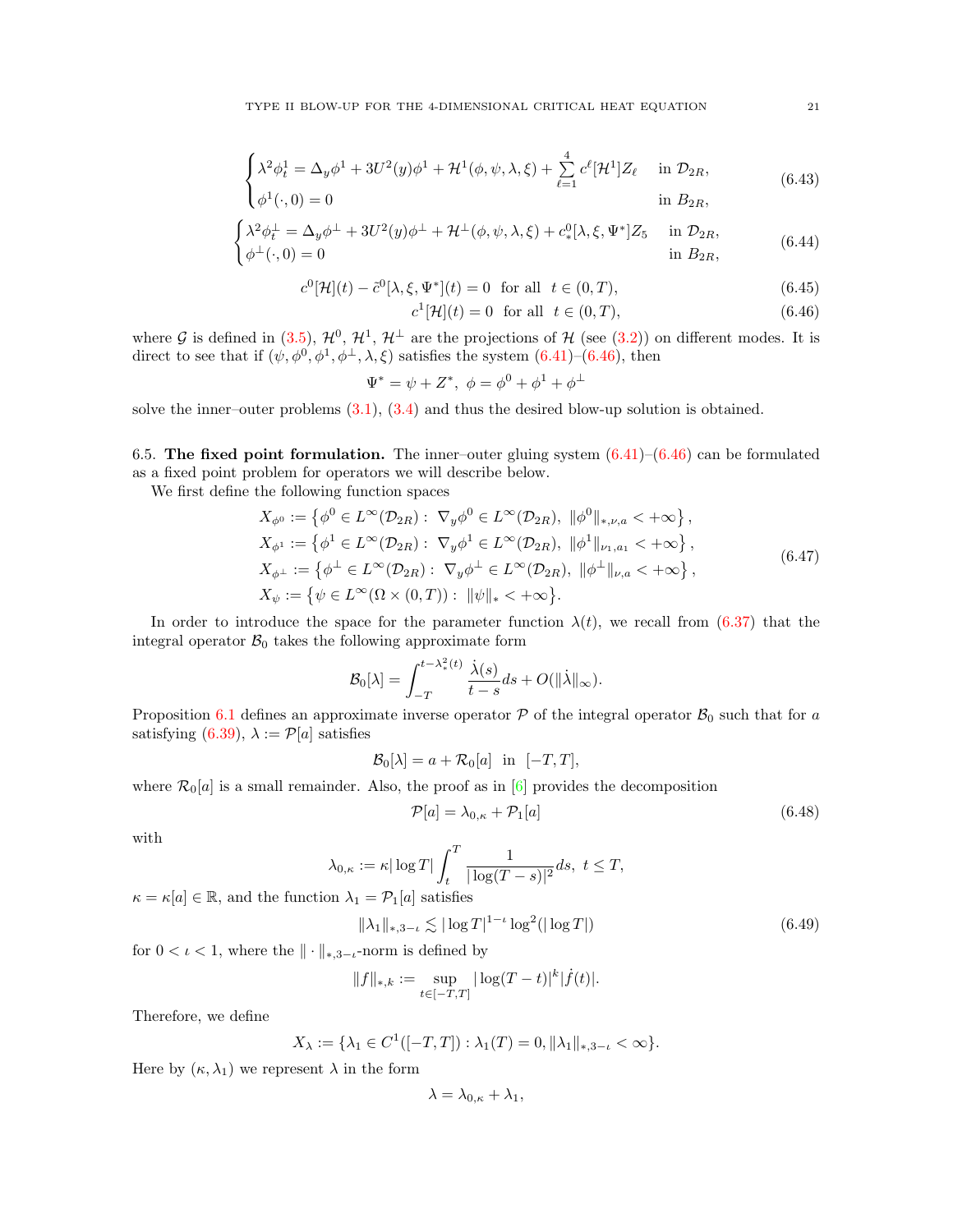and from  $[6]$ , one can write the norm

<span id="page-21-1"></span>
$$
\|\lambda\|_F = |\kappa| + \|\lambda_1\|_{*,3-\iota}.\tag{6.50}
$$

For the translation parameter function  $\xi(t)$ , we write  $\xi(t) = q + \xi^1(t)$  and define the following space for  $\xi^1(t)$ 

<span id="page-21-2"></span>
$$
X_{\xi} = \left\{ \xi \in C^{1}((0, T); \mathbb{R}^{4}), \ \dot{\xi}(T) = 0, \ \|\xi\|_{G} < +\infty \right\}
$$

$$
\|\xi\|_{G} = \|\xi\|_{L^{\infty}(0, T)} + \sup_{t \in (0, T)} \lambda_{*}^{-\nu}(t) |\dot{\xi}(t)| \tag{6.51}
$$

with

for some fixed  $v \in (0, 1)$ .

Define

<span id="page-21-0"></span>
$$
\mathcal{X} = X_{\phi^0} \times X_{\phi^1} \times X_{\phi^\perp} \times X_\psi \times \mathbb{R} \times X_\lambda \times X_\xi.
$$
 (6.52)

We will solve the inner-outer gluing system in a closed ball B in which  $(\phi^0, \phi^1, \phi^{\perp}, \psi, \kappa, \lambda_1, \xi^1) \in \mathcal{X}$ satisfies

<span id="page-21-4"></span>
$$
\begin{cases}\n\|\phi^0\|_{*,\nu,a} + \|\phi^1\|_{\nu,a} + \|\phi^\perp\|_{\nu,a} \le 1 \\
\|\psi\|_{*} \le 1 \\
|\kappa - \kappa_0| \le |\log T|^{-1/2} \\
\|\lambda_1\|_{*,3-\iota} \le C|\log T|^{1-\iota}\log^2(|\log T|)\n\end{cases} \tag{6.53}
$$
\n
$$
\|\xi\|_{G} \le 1
$$

for some large and fixed constant C, where  $\kappa_0 = Z_0^*(0)$ . The inner-outer gluing system  $(6.41)$ – $(6.46)$ can be formulated as the following fixed point problem. We define an operator  $\mathcal F$  which returns the solution from  $\beta$  to  $\chi$ 

$$
\mathcal{F}: \mathcal{B} \subset \mathcal{X} \rightarrow \mathcal{X}
$$

$$
v\ \mapsto \mathcal{F}(v)=(\mathcal{F}_{\phi^0}(v),\mathcal{F}_{\phi^1}(v),\mathcal{F}_{\phi^\perp}(v),\mathcal{F}_{\psi}(v),\mathcal{F}_{\kappa}(v),\mathcal{F}_{\lambda_1}(v),\mathcal{F}_{\xi}(v))
$$

with

<span id="page-21-3"></span>
$$
\mathcal{F}_{\phi^0}(\phi^0, \phi^1, \phi^{\perp}, \psi, \kappa, \lambda_1, \xi^1) = \mathcal{T}_0(\mathcal{H}^0[\lambda, \xi, \Psi^*]) \n\mathcal{F}_{\phi^1}(\phi^0, \phi^1, \phi^{\perp}, \psi, \kappa, \lambda_1, \xi^1) = \mathcal{T}_1(\mathcal{H}^1[\lambda, \xi, \Psi^*]) \n\mathcal{F}_{\phi^{\perp}}(\phi^0, \phi^1, \phi^{\perp}, \psi, \kappa, \lambda_1, \xi^1) = \mathcal{T}_\perp(\mathcal{H}^{\perp}[\lambda, \xi, \Psi^*] + c_*^0[\lambda, \xi, \Psi^*]Z_5) \n\mathcal{F}_{\psi}(\phi^0, \phi^1, \phi^{\perp}, \psi, \kappa, \lambda_1, \xi^1) = \mathcal{T}_{\psi}(\mathcal{G}(\phi^0 + \phi^1 + \phi^{\perp}, \Psi^*, \lambda, \xi)) \n\mathcal{F}_{\kappa}(\phi^0, \phi^1, \phi^{\perp}, \psi, \kappa, \lambda_1, \xi^1) = \kappa [a^0[\lambda, \xi, \Psi^*]] \n\mathcal{F}_{\lambda_1}(\phi^0, \phi^1, \phi^{\perp}, \psi, \kappa, \lambda_1, \xi^1) = \mathcal{P}_1 [a^0[\lambda, \xi, \Psi^*]] \n\mathcal{F}_{\xi}(\phi^0, \phi^1, \phi^{\perp}, \psi, \kappa, \lambda_1, \xi^1) = \Xi(\phi^0, \phi^1, \phi^{\perp}, \psi, \lambda, \xi)
$$
\n(6.54)

Here  $\mathcal{T}_0$ ,  $\mathcal{T}_1$  and  $\mathcal{T}_\perp$  are the operators given in Proposition [5.2](#page-11-0) which solve different modes of the inner problems [\(6.42\)](#page-19-4)–[\(6.44\)](#page-20-2). The operator  $\mathcal{T}_{\psi}$  defined by Proposition [5.1](#page-9-0) deals with the outer problem [\(6.41\)](#page-19-0). Operators  $\kappa[a], \mathcal{P}_1$  and  $\Xi$  handle the equations for  $\lambda$  and  $\xi$  which are defined in Proposition [6.1,](#page-19-2) [\(6.48\)](#page-20-3) and [\(6.32\)](#page-18-3), respectively.

<span id="page-21-5"></span>6.6. Choices of constants. In this section, we shall list all the constraints of the constants  $\beta$ ,  $\alpha$ ,  $a$ ,  $a_1, \nu, \nu_1, \nu_2$  which are sufficient for the inner–outer gluing scheme to work.

First, we indicate all the parameters used in different norms.

- $R(t) = \lambda_*^{-\beta}(t)$  with  $\beta \in (0, 1/2)$ .
- The norm for  $\phi^0$  solving mode 0 of the inner problem  $(6.42)$  is  $\|\cdot\|_{*,\nu,a}$  which is defined in  $(5.9)$ , where we require that  $\nu, a \in (0,1)$ .
- The norm for  $\phi^1$  solving modes 1 to 4 of the inner problem  $(6.43)$  is  $\|\cdot\|_{\nu_1,a_1}$  which is defined in [\(5.8\)](#page-11-2), where we require that  $\nu_1 \in (0,1)$  and  $a_1 \in (1,2)$ .
- The norm for  $\phi^{\perp}$  solving higher modes  $(j \geq 5)$  of the inner problem  $(6.44)$  is  $\|\cdot\|_{\nu,a}$  which is defined in  $(5.8)$ , where  $\nu, a \in (0, 1)$ .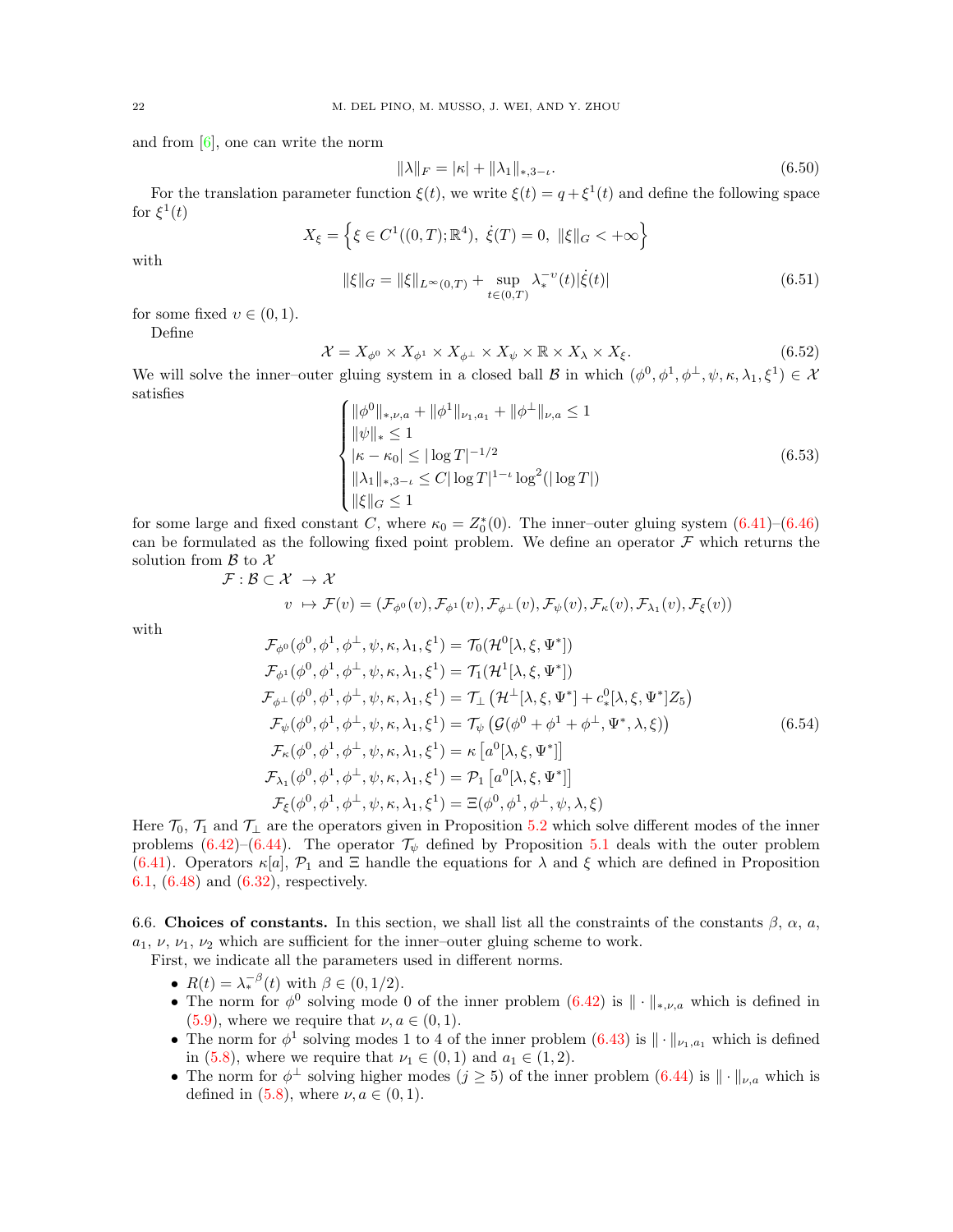- The norm for  $\psi$  solving the outer problem [\(6.41\)](#page-19-0) is  $\|\cdot\|_*$  which is defined in [\(5.4\)](#page-9-3), while the  $\|\cdot\|_{**}$ -norm for the right hand side of the outer problem [\(6.41\)](#page-19-0) is defined in [\(5.3\)](#page-8-2). Here we require that  $\nu, \alpha, \nu_2, \gamma \in (0, 1)$ .
- In Proposition [6.1,](#page-19-2) we have the parameters  $\omega, \Theta, m, l, \gamma$ . Here  $\omega$  is the parameter used to describe the remainder  $\mathcal{R}_{\omega}$  and  $\omega \in (0, 1/2)$ . To apply Proposition [6.1](#page-19-2) in our setting, we let

$$
\Theta = \nu - 1 + \alpha \beta, \ m = \nu - 2 - \gamma + \beta(2 + \alpha), \ l < 1 + 2m,
$$

and require that  $\beta > \frac{1-\omega}{2}$  such that  $m + (1+\omega)\gamma > \Theta$  is guaranteed.

In order to get the desired estimates for the outer problem [\(6.41\)](#page-19-0), by the computations in Section [6.1,](#page-12-1) we need the following restrictions

$$
\begin{cases} \nu-1+\beta(2+\alpha)-\nu_2>0, \\ 2\beta-\nu_2>0, \\ 0<\alpha< a<1, \\ \beta+\nu-\nu_2>0, \\ 2\nu_1-\nu+\beta(2a_1-\alpha)>0, \\ \nu_2<1, \\ 2\nu-\nu_2-1+2\alpha\beta>0. \end{cases}
$$

In order to get the desired estimates for the inner problems at different modes  $(6.42)$ – $(6.44)$ , by the computations in Section [6.2,](#page-15-0) we require the restrictions

$$
\begin{cases}\n0 < \nu < 1, \\
1 - \beta(2 + \frac{a}{2}) > 0, \\
1 + \nu_1 - \nu - \beta(2 + a - a_1) > 0, \\
1 - 2\beta > 0, \\
\nu - \beta(4 - a) > 0, \\
2\nu_1 - \nu > 0, \\
2 - \nu - a\beta > 0, \\
\nu - \beta(a - 2\alpha) > 0, \\
2 - \nu - \beta(1 + a) > 0, \\
0 < \nu_1 < 1, \\
\nu - \nu_1 + \alpha\beta > 0, \\
2 - \nu_1 - a_1\beta > 0, \\
2\nu - \nu_1 + 2\alpha\beta - a_1\beta > 0, \\
1 - \nu_1 - \beta(a_1 - 1) > 0.\n\end{cases}
$$

It turns out that suitable choices of the parameters satisfying all the restrictions in this section can be found. Here we give a specific example:

$$
\beta \approx \frac{1}{4} (\beta > \frac{1}{4}), \ \alpha \approx a \approx a_1 \approx 1, \ \nu \approx \nu_1 \approx 1, \ \nu_2 \approx 0.
$$

#### 6.7. Proof of Theorem [1.](#page-2-1) Consider the operator

<span id="page-22-0"></span>
$$
\mathcal{F} = (\mathcal{F}_{\phi^0}, \mathcal{F}_{\phi^1}, \mathcal{F}_{\phi^\perp}, \mathcal{F}_\psi, \mathcal{F}_\kappa, \mathcal{F}_{\lambda_1}, \mathcal{F}_\xi)
$$
(6.55)

given in  $(6.54)$ . To prove Theorem [1,](#page-2-1) our strategy is to show the existence of a fixed point for the operator  $\mathcal F$  in  $\mathcal B$  by the Schauder fixed point theorem, where the closed ball  $\mathcal B$  is defined in [\(6.53\)](#page-21-4). By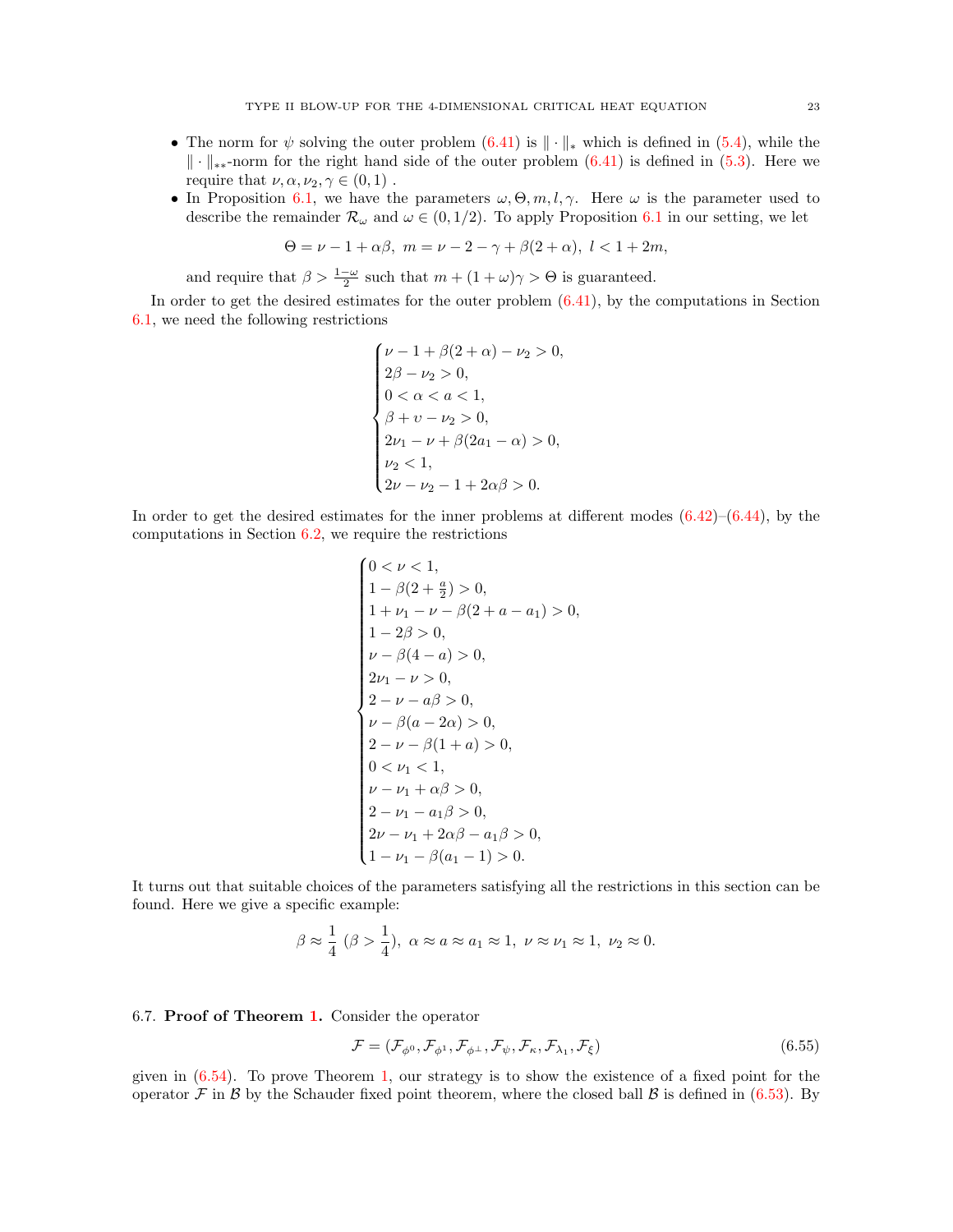collecting the estimates  $(6.16)$ ,  $(6.24)$ ,  $(6.26)$ ,  $(6.34)$ ,  $(6.49)$ , and using Proposition [5.1,](#page-9-0) Proposition [5.2,](#page-11-0) Proposition [6.1,](#page-19-2) we conclude that for  $(\phi^0, \phi^1, \phi^{\perp}, \psi, \kappa, \lambda_1, \xi^1) \in \mathcal{B}$ 

<span id="page-23-4"></span>
$$
\begin{cases}\n||\mathcal{F}_{\phi^{0}}(\phi^{0}, \phi^{1}, \phi^{+}, \psi, \kappa, \lambda_{1}, \xi^{1})||_{*,\nu,a} \leq C T^{\epsilon} \\
||\mathcal{F}_{\phi^{1}}(\phi^{0}, \phi^{1}, \phi^{+}, \psi, \kappa, \lambda_{1}, \xi^{1})||_{\nu_{1},a_{1}} \leq C T^{\epsilon} \\
||\mathcal{F}_{\phi^{+}}(\phi^{0}, \phi^{1}, \phi^{+}, \psi, \kappa, \lambda_{1}, \xi^{1})||_{\nu,a} \leq C T^{\epsilon} \\
||\mathcal{F}_{\psi}(\phi^{0}, \phi^{1}, \phi^{+}, \psi, \kappa, \lambda_{1}, \xi^{1})||_{*} \leq C T^{\epsilon} \\
|\mathcal{F}_{\kappa}(\phi^{0}, \phi^{1}, \phi^{+}, \psi, \kappa, \lambda_{1}, \xi^{1}) - \kappa_{0}| \leq C |\log T|^{-1} \\
||\mathcal{F}_{\lambda_{1}}(\phi^{0}, \phi^{1}, \phi^{+}, \psi, \kappa, \lambda_{1}, \xi^{1})||_{*,3-\iota} \leq C |\log T|^{1-\iota} \log^{2}(|\log T|) \\
||\mathcal{F}_{\xi}(\phi^{0}, \phi^{1}, \phi^{+}, \psi, \kappa, \lambda_{1}, \xi^{1})||_{\kappa} \leq C T^{\epsilon}\n\end{cases
$$
\n(6.56)

where  $C > 0$  is a constant independent of T, and  $\epsilon > 0$  is a small fixed number. On the other hand, compactness of the operator  $\mathcal F$  defined in [\(6.55\)](#page-22-0) can be proved by proper variants of [\(6.56\)](#page-23-4). Indeed, if we vary the parameters  $\beta$ ,  $\alpha$ ,  $a$ ,  $a_1$ ,  $\nu$ ,  $\nu_1$ ,  $\nu_2$  slightly such that all the restrictions in Section [6.6](#page-21-5) are still satisfied, then we get [\(6.56\)](#page-23-4) with the norms in the left hand side defined by the new parameters, while the closed ball B remains the same. To be more specific, for fixed  $\nu'$ , a' which are close to  $\nu$ , a, one can show that if  $(\phi^0, \phi^1, \phi^{\perp}, \psi, \kappa, \lambda_1, \xi^1) \in \mathcal{B}$ , then

$$
\| \mathcal{F}_{\phi^0}(\phi^0,\phi^1,\phi^\perp,\psi,\kappa,\lambda_1,\xi^1)\|_{*,\nu',a'} \leq C T^{\epsilon'}.
$$

Furthermore, one can show that for  $\nu' > \nu$  and  $\nu' - \beta(2 - \frac{a'}{2})$  $\frac{a'}{2}$ ) >  $\nu - \beta(2 - \frac{a}{2})$ , one has a compact embedding in the sense that if a sequence  $\{\phi_n^0\}$  is bounded in the  $\|\cdot\|_{*,\nu',a'}$ -norm, then there exists a subsequence which converges in the  $\|\cdot\|_{*,\nu,a}$ -norm. Thus, the compactness follows directly from a standard diagonal argument by Arzelà–Ascoli's theorem. Arguing in a similar manner, the compactness for the rest operators can be proved. Therefore, the existence of the desired blow-up solution for  $k = 1$ is concluded from the Schauder fixed point theorem.

The general case of multiple-bubble blow-up is essentially identical. The ansatz is modified as follows: we let

$$
u^*(x,t) = \sum_{j=1}^k U_{\lambda_j(t),\xi_j(t)} + \Psi_{0j}(x,t)
$$

where  $\Psi_{0j}$  is defined as in [\(2.7\)](#page-3-5) with  $\lambda, \xi$  replaced by  $\lambda_j, \xi_j$ . Then we look for a solution of the form

$$
u(x,t)=u^*(x,t)+\sum_{j=1}^k \lambda_j^{-1}(t)\eta_{R(t)}(y_j)\phi_j(y_j,t)+Z^*(x,t)+\psi(x,t),\ y_j=\frac{x-\xi_j(t)}{\lambda_j(t)},
$$

and are led to one outer problem and k inner problems with exactly analogous estimates. A string of fixed point problems can be solved in the same manner. We omit the details.

Acknowledgements: We thank the anonymous referee for a thorough review and several useful comments. M. del Pino has been supported by a UK Royal Society Research Professorship and Grant PAI AFB-170001, Chile. M. Musso has been partly supported by Fondecyt grant 1160135, Chile. The research of J. Wei is partially supported by NSERC of Canada.

#### **REFERENCES**

- <span id="page-23-1"></span>[1] C. Collot, Non radial type II blow up for the energy supercritical semilinear heat equation. Anal. PDE 10 (2017) 127–252.
- <span id="page-23-2"></span>[2] C. Collot, F. Merle, P. Raphael, On strongly anisotropic type II blow up. Preprint arXiv:1709.04941.
- <span id="page-23-0"></span>[3] C. Collot, P. Raphael, J. Szeftel, On the stability of type I blow up for the energy super critical heat equation. Preprint arXiv:1605.07337.
- <span id="page-23-3"></span>[4] C. Cortázar, M. del Pino, M. Musso, Green's function and infinite-time bubbling in the critical nonlinear heat equation. To appear in J. Eur. Math. Soc. (JEMS). Preprint arXiv:1604.07117.
- [5] P. Daskalopoulos, M. del Pino, N. Sesum, Type II ancient compact solutions to the Yamabe flow. J. Reine Angew. Math. 738 (2018), 1–71.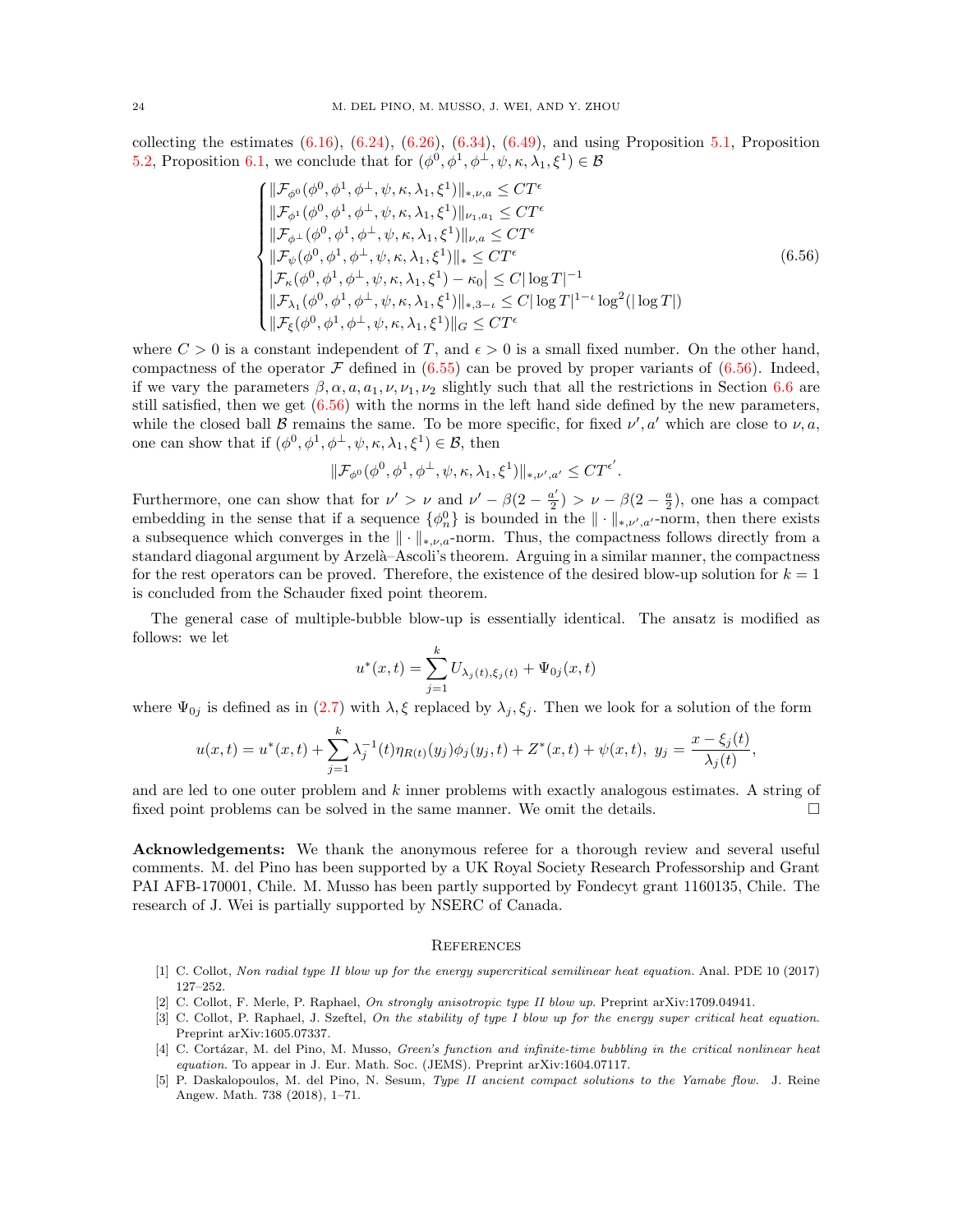- <span id="page-24-16"></span>[6] J. Dávila, M. del Pino, J. Wei, Singularity formation for the two-dimensional harmonic map flow into  $S^2$ . Preprint arXiv:1702.05801.
- [7] J. Dávila, M. del Pino, C. Pesce, J. Wei, Blow-up for the 3-dimensional axially symmetric harmonic map flow into S 2 . To appear in Discrete Contin. Dyn. Syst. Preprint arXiv:1902.03995.
- <span id="page-24-21"></span>[8] M. del Pino, M. Musso, J. Wei, Infinite time blow-up for the 3-dimensional energy critical heat equation. To appear in Anal. PDE. Preprint arXiv:1705.01672.
- <span id="page-24-22"></span>M. del Pino, M. Musso, J. Wei, Geometry driven Type II higher dimensional blow-up for the critical heat equation. Preprint arXiv:1710.11461.
- <span id="page-24-15"></span>[10] M. del Pino, M. Musso, J. Wei, Type II blow-up in the 5-dimensional energy critical heat equation. To appear in Acta Mathematica Sinica. Preprint arXiv:1808.10637.
- <span id="page-24-18"></span>[11] T. Duyckaerts, C.E. Kenig, F.Merle, Universality of blow-up profile for small radial type II blow-up solutions of the energy-critical wave equation. J. Eur. Math. Soc. (JEMS) 13 (2011), no. 3, 533–599.
- <span id="page-24-23"></span>[12] C. Fan, log-log blow up solutions blow up at exactly m points. Ann. Inst. H. Poincaré Anal. Non Linéaire 34, No. 6, 1429–1482 (2017).
- <span id="page-24-13"></span>[13] S. Filippas, M.A. Herrero, J.J.L. Velázquez, Fast blow-up mechanisms for sign-changing solutions of a semilinear parabolic equation with critical nonlinearity. R. Soc. Lond. Proc. Ser. A Math. Phys. Eng. Sci. 456 (2000), no. 2004, 2957–2982.
- <span id="page-24-0"></span>[14] H. Fujita, On the blowing up of solutions of the Cauchy problem for  $u_t = \Delta u + u^{1+a}$ . J. Fac. Sci. Univ. Tokyo Sect. I, 13 (1966), 109–124.
- <span id="page-24-19"></span>[15] J. Jendrej, Construction of type II blow-up solutions for the energy-critical wave equation in dimension 5. J. Funct. Anal. 272, No. 3, 866–917 (2017).
- [16] C. E. Kenig and F. Merle, Global well-posedness, scattering and blow-up for the energy-critical focusing nonlinear wave equation. Acta Math. 201, 147–212 (2008).
- <span id="page-24-20"></span>[17] J. Krieger, W. Schlag, D. Tataru, Slow blow-up solutions for the  $H^{(1)}(\mathbb{R}^3)$  critical focusing semilinear wave equation. Duke Math. J. 147 (2009), no. 1, 1–53.
- <span id="page-24-1"></span>[18] Y. Giga and R. V. Kohn, Asymptotically self-similar blow-up of semilinear heat equations. Comm. Pure Appl. Math., 38(3) (1985), 297–319.
- [19] Y. Giga and R. V. Kohn, Characterizing blowup using similarity variables. Indiana Univ. Math. J. 36:1 (1987), 1–40.
- <span id="page-24-2"></span>[20] Y. Giga, S. Matsui, and S. Sasayama, Blow up rate for semilinear heat equations with subcritical nonlinearity. Indiana Univ. Math. J. 53:2 (2004), 483–514.
- <span id="page-24-6"></span>[21] M.A. Herrero, J.J.L. Velázquez, Explosion de solutions d'equations paraboliques semilineaires supercritiques. [Blowup of solutions of supercritical semilinear parabolic equations] C. R. Acad. Sci. Paris Ser. I Math. 319 (1994), no. 2, 141–145.
- <span id="page-24-7"></span>[22] M.A. Herrero, J.J.L. Velázquez, A blow up result for semilinear heat equations in the supercritical case. Unpublished.
- <span id="page-24-8"></span>[23] D. D. Joseph and T. S. Lundgren, *Quasilinear Dirichlet problems driven by positive sources*. Arch. Rational Mech. Anal. 49 (1973), 241–269.
- <span id="page-24-10"></span>[24] H. Matano, F. Merle, On nonexistence of type II blowup for a supercritical nonlinear heat equation. Comm. Pure Appl. Math. 57 (2004) 1494–1541.
- <span id="page-24-11"></span>[25] H. Matano, F. Merle, Classification of type I and type II behaviors for a supercritical nonlinear heat equation. J. Funct. Anal. 256, No. 4, 992–1064 (2009).
- <span id="page-24-3"></span>[26] H. Matano, F. Merle, Threshold and generic type I behaviors for a supercritical nonlinear heat equation. J. Funct. Anal. 261 (2011), no. 3, 716–748.
- <span id="page-24-5"></span>[27] F. Merle, Solution of a nonlinear heat equation with arbitrarily given blow-up points. Commun. Pure Appl. Math. 45, No. 3, 263–300 (1992).
- <span id="page-24-4"></span>[28] F. Merle and H. Zaag, Stability of the blow-up profile for equations of the type  $u_t = \Delta u + |u|^{p-1}u$ . Duke Math. J., 86(1) (1997) 143–195.
- <span id="page-24-12"></span>[29] N. Mizoguchi, Nonexistence of type II blowup solution for a semilinear heat equation. J. Differ. Equations 250, No. 1, 26–32 (2011).
- <span id="page-24-9"></span>[30] P. Quittner, Ph. Souplet, Superlinear parabolic problems. Blow- up, global existence and steady states. Birkhauser Advanced Texts. Birkhauser, Basel, 2007.
- <span id="page-24-17"></span>[31] P. Raphaël, R. Schweyer, Stable blowup dynamics for the 1-corotational energy critical harmonic heat flow. Comm. Pure Appl. Math. 66 (2013), no. 3, 414–480.
- <span id="page-24-14"></span>[32] R. Schweyer, Type II blow-up for the four dimensional energy critical semi linear heat equation. J. Funct. Anal. 263 (2012), no. 12, 3922–3983.